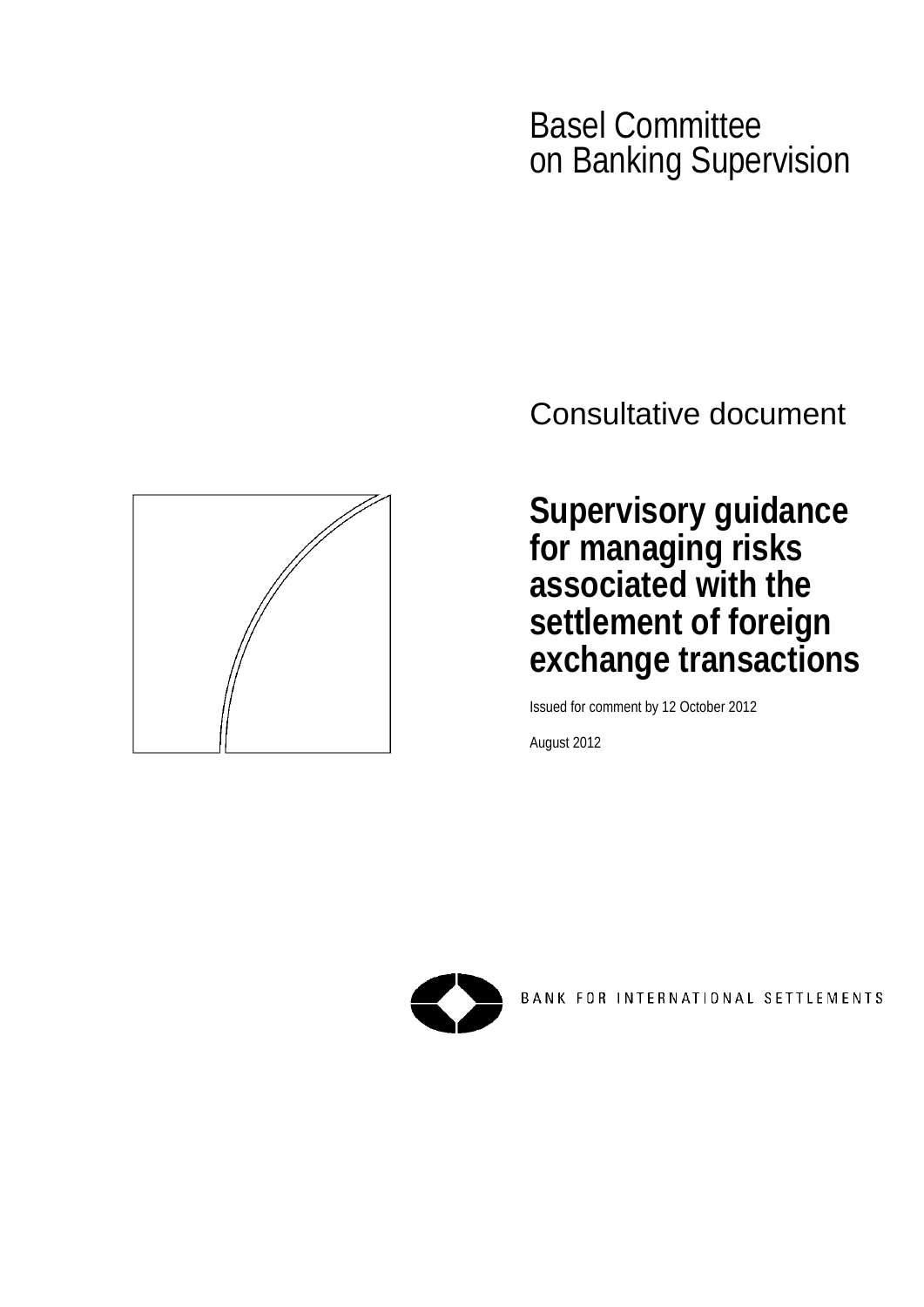This publication is available on the BIS website [\(www.bis.org\)](http://www.bis.org/).

© *Bank for International Settlements 2012. All rights reserved. Brief excerpts may be reproduced or translated provided the source is stated.*

ISBN 92-9131-148-0 (print) ISBN 92-9197-148-0 (online)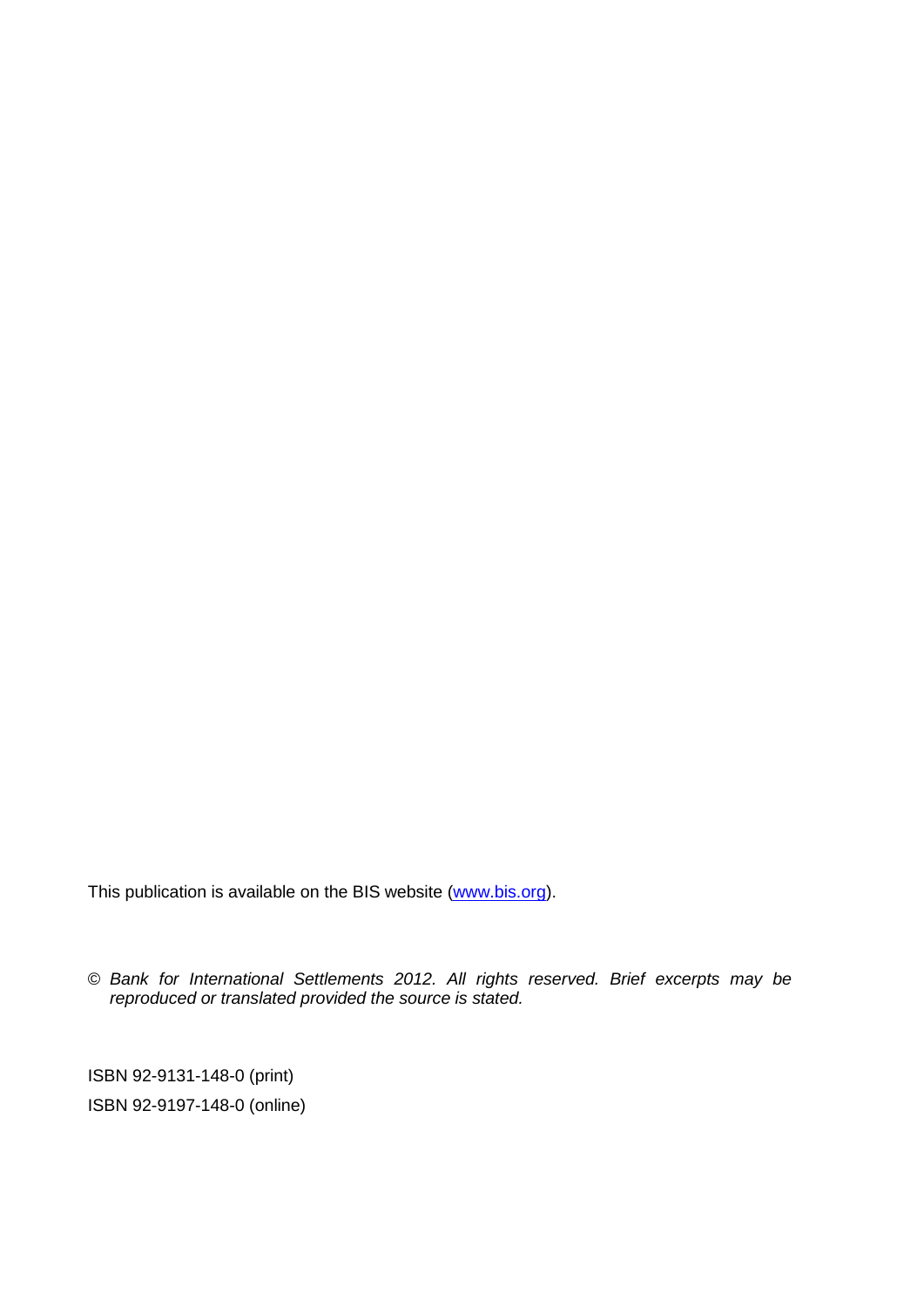# **Contents**

| 1  |
|----|
| 2  |
| 3  |
| 4  |
| 4  |
| 4  |
| 5  |
| 6  |
| 10 |
| 14 |
| 16 |
| 19 |
| 22 |
| 24 |
| 26 |
| 31 |
| 36 |
|    |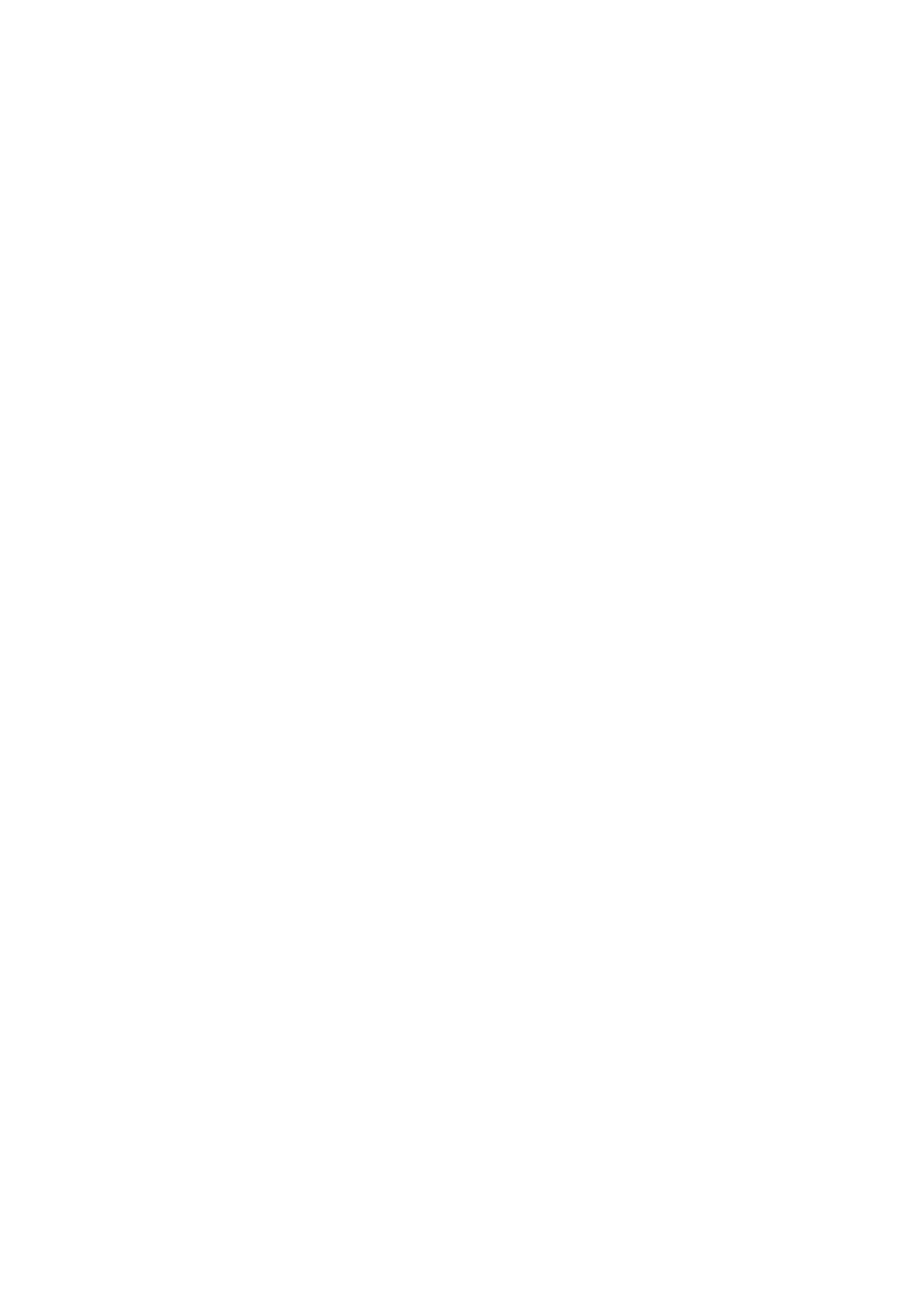# **Overview of Guidelines**

#### **Guideline 1: Governance**

*A bank should have strong governance arrangements over its FX settlement-related risks, including a comprehensive risk management process and active engagement by the board of directors.* 

### **Guideline 2: Principal risk**

*A bank should use FMIs that provide PVP settlement to eliminate principal risk when settling FX transactions. Where PVP settlement is not practicable, a bank should properly identify, measure, control and reduce the size and duration of its remaining principal risk.*

#### **Guideline 3: Replacement cost risk**

*A bank should employ prudent risk mitigation regimes to properly identify, measure, monitor and control replacement cost risk for FX transactions until settlement has been confirmed and reconciled.*

#### **Guideline 4: Liquidity risk**

*A bank should properly identify, measure, monitor and control its liquidity needs and risks in each currency when settling FX transactions.* 

#### **Guideline 5: Operational risk**

*A bank should properly identify, assess, monitor and control its operational risks. A bank should ensure that its systems support appropriate risk management controls, and have sufficient capacity, scalability and resiliency to handle FX volumes under normal and stressed conditions.* 

### **Guideline 6: Legal risk**

*A bank should ensure that agreements and contracts are legally enforceable for each aspect of its activities in all relevant jurisdictions.*

#### **Guideline 7: Capital for FX transactions**

*When analysing capital needs, a bank should consider all FX settlement-related risks, including principal risk and replacement cost risk. A bank should ensure that sufficient capital is held against these potential exposures, as appropriate.*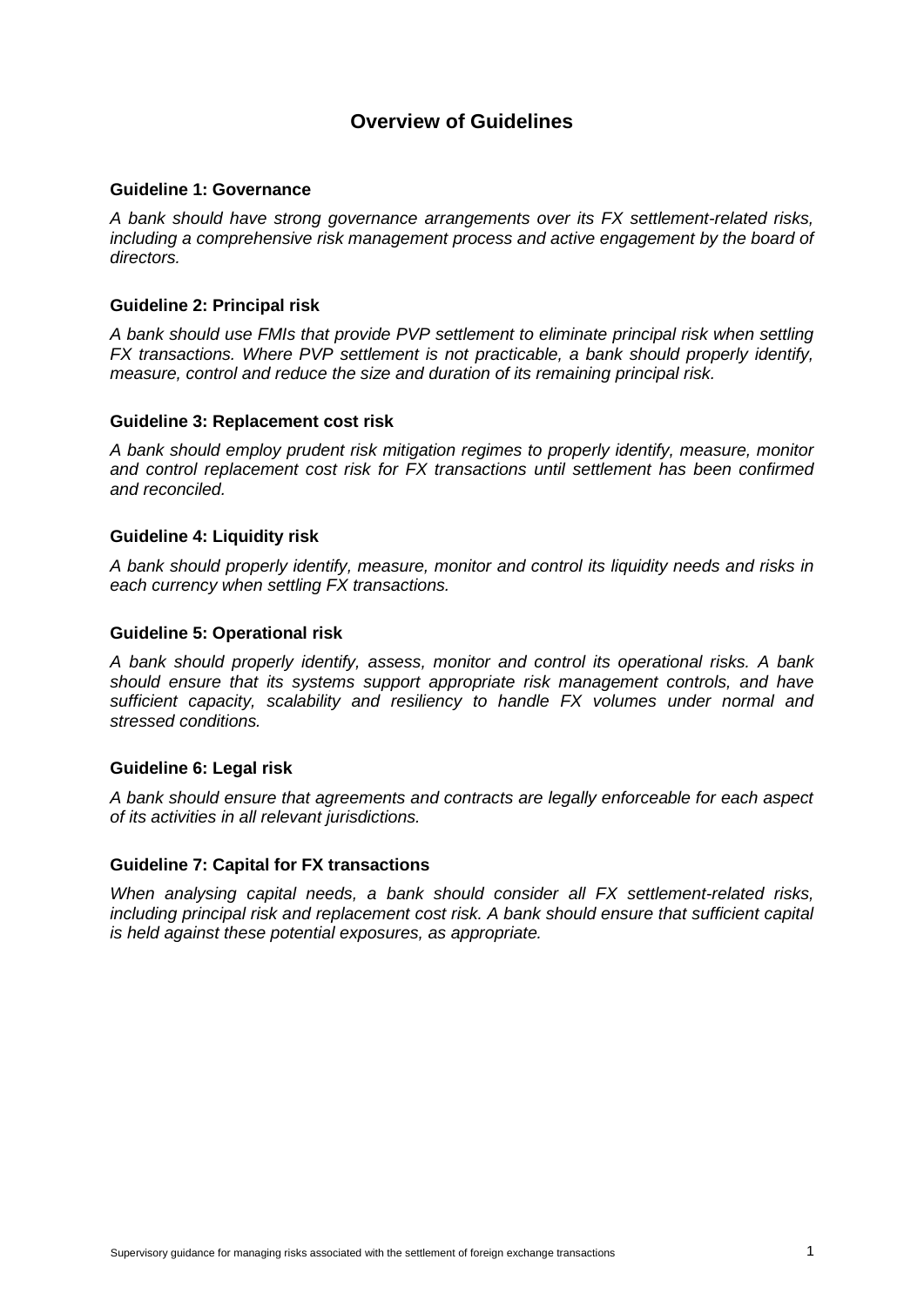# **Abbreviations**

| <b>BCBS</b> | <b>Basel Committee on Banking Supervision</b>         |
|-------------|-------------------------------------------------------|
| <b>CCP</b>  | Central counterparty                                  |
| <b>CLS</b>  | Continuous linked settlement                          |
| <b>CPSS</b> | <b>Committee on Payment and Settlement Systems</b>    |
| <b>CSA</b>  | Credit support annex                                  |
| FMI         | Financial market infrastructure                       |
| FX.         | Foreign exchange                                      |
| <b>ISDA</b> | International Swaps and Derivatives Association, Inc. |
| <b>NDF</b>  | Non-deliverable forward                               |
| Non-PVP     | Non-payment-versus-payment                            |
| <b>PVP</b>  | Payment-versus-payment                                |
| <b>RTGS</b> | Real-time gross settlement                            |
| <b>STP</b>  | Straight-through processing                           |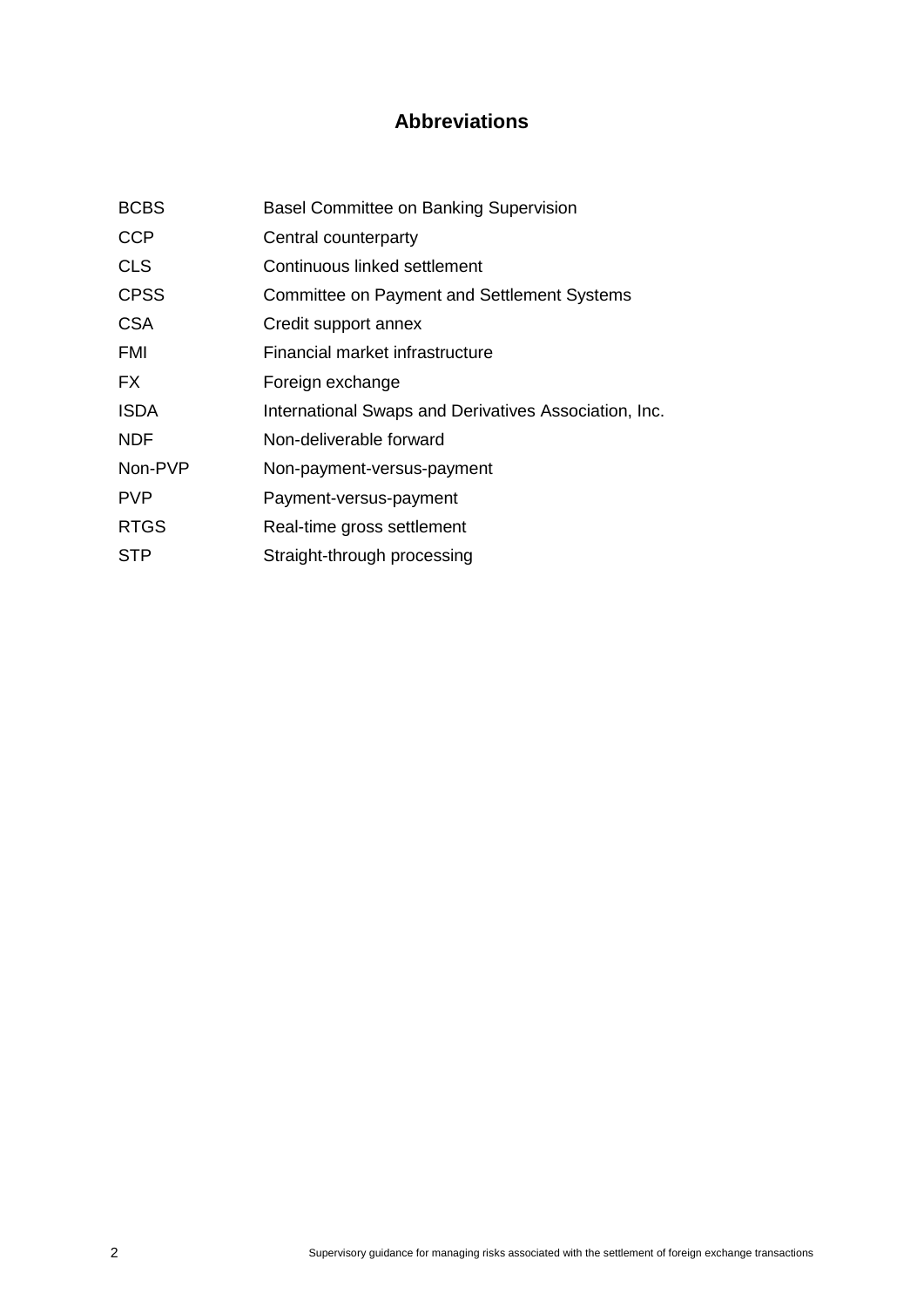# **Executive summary**

Since the last supervisory guidance was published in 2000, the foreign exchange (FX) market has made significant strides in reducing the risks associated with the settlement of FX transactions. These risks include principal risk, replacement cost risk, liquidity risk, operational risk and legal risk.<sup>[1](#page-6-0)</sup> Such FX settlement-related risks have been mitigated by the implementation of payment-versus-payment (PVP) arrangements and the increasing use of close-out netting and collateralisation. However, substantial FX settlement-related risks remain due to rapid growth in the FX trading market. In addition, many banks underestimate their principal risk<sup>[2](#page-6-1)</sup> and other associated risks by not taking into full account the duration of exposure between trade execution and final settlement. While such risks may have a relatively low impact during normal market conditions, they may create disproportionately larger concerns during times of market stress.

Therefore, it is crucial that banks and their supervisors continue efforts to reduce or manage the risks arising from FX settlement. In particular, the efforts should concentrate on increasing the scope of currencies, products and counterparties that are eligible for settlement through PVP arrangements.

This guidance expands on, and replaces, the *Supervisory guidance for managing settlement risk in foreign exchange transactions* published in September 2000 by the Basel Committee on Banking Supervision (BCBS). The revised guidance provides a more comprehensive and detailed view on governance arrangements and the management of principal risk, replacement cost risk and all other FX settlement-related risks. In addition, it promotes the use of PVP arrangements, where practicable, to reduce principal risk. The BCBS expects banks and national supervisors to implement the revised guidance in their jurisdictions, taking into consideration the size, nature, complexity and risk profile of their banks' FX activities.

This guidance is organised into seven guidelines that address governance, principal risk, replacement cost risk, liquidity risk, operational risk, legal risk, and capital for FX transactions. The key recommendations emphasise the following:

- A bank should ensure that all FX settlement-related risks are effectively managed and that its practices are consistent with those used for managing other counterparty exposures of similar size and duration.
- A bank should reduce its principal risk as much as practicable by settling FX transactions through the use of FMIs that provide PVP arrangements. Where PVP settlement is not practicable, a bank should properly identify, measure, control and reduce the size and duration of its remaining principal risk.
- A bank should ensure that when analysing capital needs, all FX settlement-related risks should be considered, including principal risk and replacement cost risk and that sufficient capital is held against these potential exposures, as appropriate.

<span id="page-6-0"></span><sup>1</sup> The *Glossary* section contains a definition for each of these risks.

<span id="page-6-1"></span><sup>2</sup> This guidance uses the term, "principal risk," to mean the risk of outright loss of the full value of a trade resulting from counterparty failure (ie a bank pays away the currency being sold, but fails to receive the currency being bought). Principal risk is sometimes referred to as "Herstatt Risk."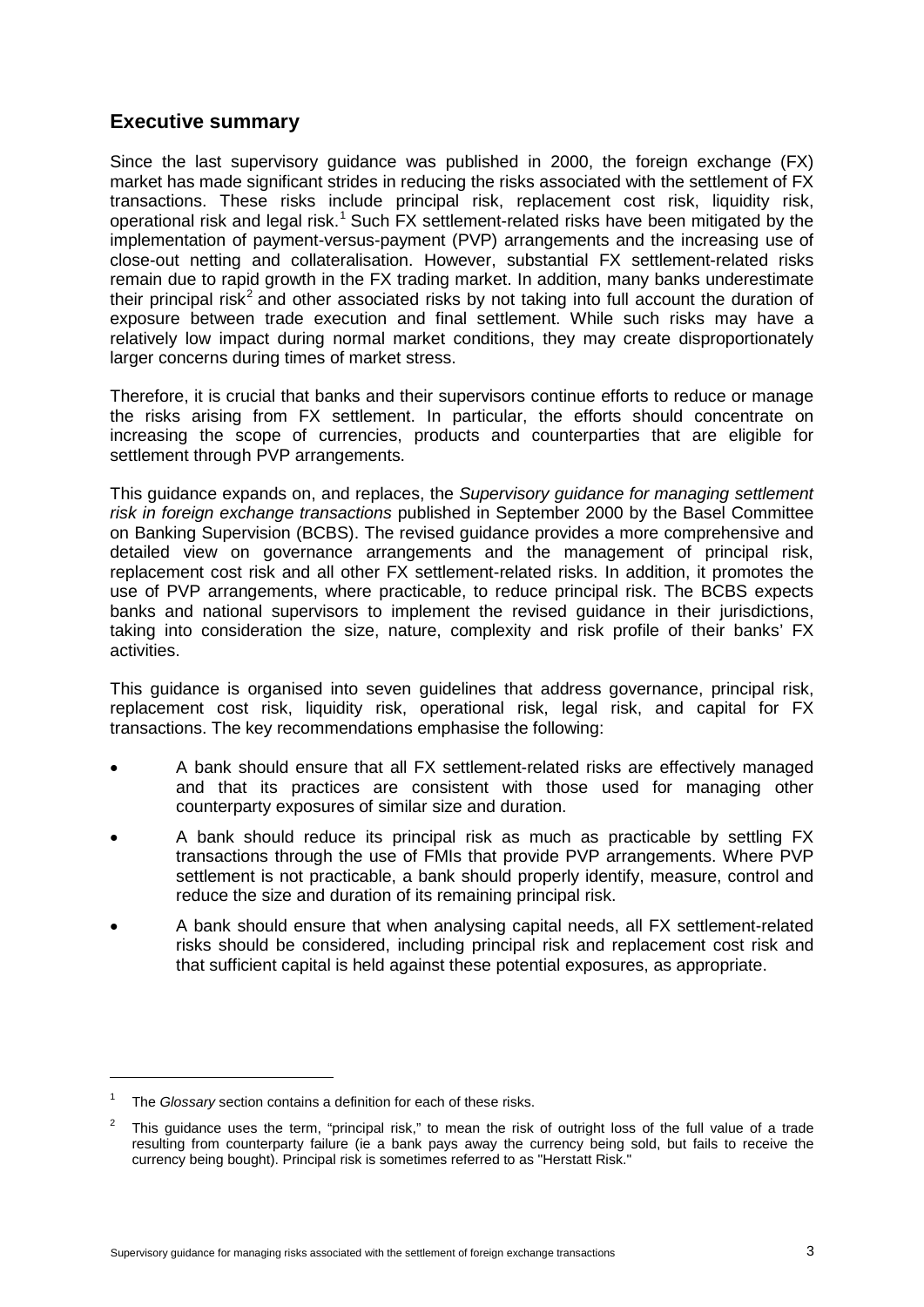# **Introduction**

### **Purpose, scope and structure**

2.1 The purpose of this document is to provide updated guidance to supervisors and the banks they supervise on approaches to manage the risks associated with the settlement of FX transactions. This guidance expands on, and replaces, the BCBS's *Supervisory guidance for managing settlement risk in foreign exchange transactions* published in September 2000. The BCBS expects banks and national supervisors to implement the revised guidance in their jurisdictions, taking into consideration the size, nature, complexity and risk profile of the bank's FX activities.

2.2 This guidance provides a comprehensive and detailed view of the key risks that arise from a foreign exchange trade during the period between trade execution and final settlement (ie during the pre-settlement and settlement periods). The revised guidance addresses governance, principal risk, replacement cost risk, liquidity risk, operational risk, legal risk and capital for FX transactions. The revised guidance also addresses the use of PVP settlement mechanisms, which were almost non-existent in 2000.

2.3 The guidance is based on the principle that banks should manage FX settlementrelated risks in a way that is similar to the management of equivalent risks from their other activities, while taking into account any features that are specific to FX.

2.4 The scope of the guidance only includes FX transactions that consist of two settlement payment flows. This includes FX spot transactions, FX forwards, FX swaps, deliverable FX options and currency swaps involving exchange of principal. It excludes FX instruments that involve one-way settlement payments, such as non-deliverable forwards (NDFs), non-deliverable options and contracts for difference.[3](#page-7-0)

### **Background**

2.5 The risk that arises from the settlement of FX transactions has long been a concern of banking supervisors and central banks. The failure of Bankhaus Herstatt in 1974 highlighted the nature and extent of the systemic risks that can be associated with FX settlement. In 1996, the CPSS published a thorough analysis of principal risk along with a comprehensive strategy to reduce the serious systemic risk implications.<sup>[4](#page-7-1)</sup> This was followed by a progress report in 1998<sup>[5](#page-7-2)</sup> and the publication of the BCBS's guidance in 2000.

2.6 Since 2000, substantial progress has been made to mitigate FX settlement-related risks, particularly through the use of FMIs that provide PVP settlement mechanisms, which virtually eliminate principal risk. However, a survey of FX settlement practices conducted by the Committee on Payment and Settlement Systems (CPSS) in 200[6](#page-7-3)<sup>6</sup> demonstrated that further action is needed by banks, industry groups and central banks. In addition, while FX settlement via PVP methods now accounts for the majority of FX trading by value, many banks do not have a good understanding of the potential residual risks, including

<span id="page-7-0"></span><sup>3</sup> Nevertheless, certain parts of the guidance (eg dealing with replacement cost risk) will also be relevant for single-payment instruments.

<span id="page-7-1"></span><sup>4</sup> See *Settlement risk in foreign exchange transactions*, CPSS, March 1996.

<span id="page-7-2"></span><sup>5</sup> See *Reducing foreign exchange settlement: a progress report*, CPSS, July 1998.

<span id="page-7-3"></span><sup>6</sup> See *Progress in reducing foreign exchange settlement risk*, CPSS, May 2008 (which includes the results of the 2006 survey).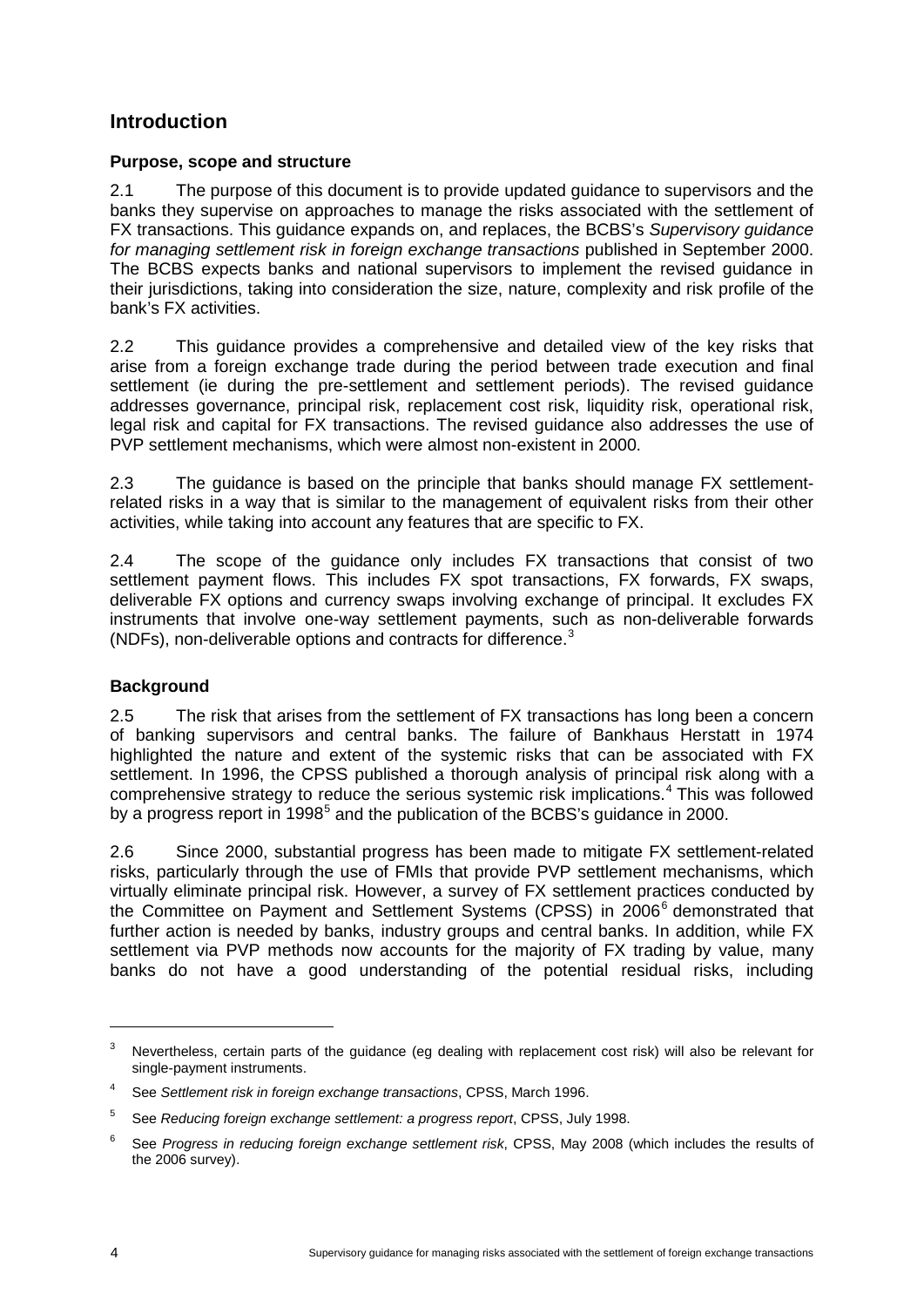replacement costs and liquidity risks. The banks' methods of identifying, measuring, monitoring and controlling FX settlement-related risks are not always acceptably robust. Moreover, growth in the size of the FX market since 2000 suggests that the absolute value settled by potentially riskier gross non-PVP methods may not be less than before PVP methods existed.

### **Implementation by supervisors**

2.7 Banking supervisors should incorporate the guidelines in this document into their supervisory framework for banks under their authority. As part of their on-going supervisory activities, they should assess whether each bank that is engaging in FX trading is meeting the guidelines, taking into consideration the size, nature, complexity and risk profile of its activities.

2.8 In cases where supervisors determine that a bank's management of FX settlementrelated risks is not adequate, given its size, nature, complexity and specific risk profile, they should take appropriate action to correct the situation. If needed, supervisors should consider available supervisory enforcement tools that are suitable to the particular circumstances of a bank and its operating environment.

2.9 Supervisors should also assess whether a bank is appropriately applying the use of PVP settlement, pre-settlement netting and other risk-reduction arrangements. For settlement that takes place outside of PVP, supervisors should also place special emphasis on encouraging a bank to minimise the size and duration of its principal risk and to conduct timely reconciliation of payments received.

2.10 Supervisors should assess whether a bank is appropriately incorporating principal risk, replacement cost risk and all other FX settlement-related risks when analysing its capital needs. In cases where supervisors determine that FX settlement-related risks are not appropriately incorporated, they should take appropriate measures, including corrective action.

2.11 To fully address FX settlement-related risks in the industry, the banks' incentives, business practices and infrastructures must be properly aligned. This guidance addresses business practices such as risk management and incentives gained from analysing capital needs. In addition, investment in infrastructures that facilitate PVP settlement across many participants, currencies and products can play a significant role in the elimination of principal risk and other FX settlement-related risks. Since industry participants are critical to endorsing the development and use of such market infrastructures, supervisors should facilitate their efforts, where practicable.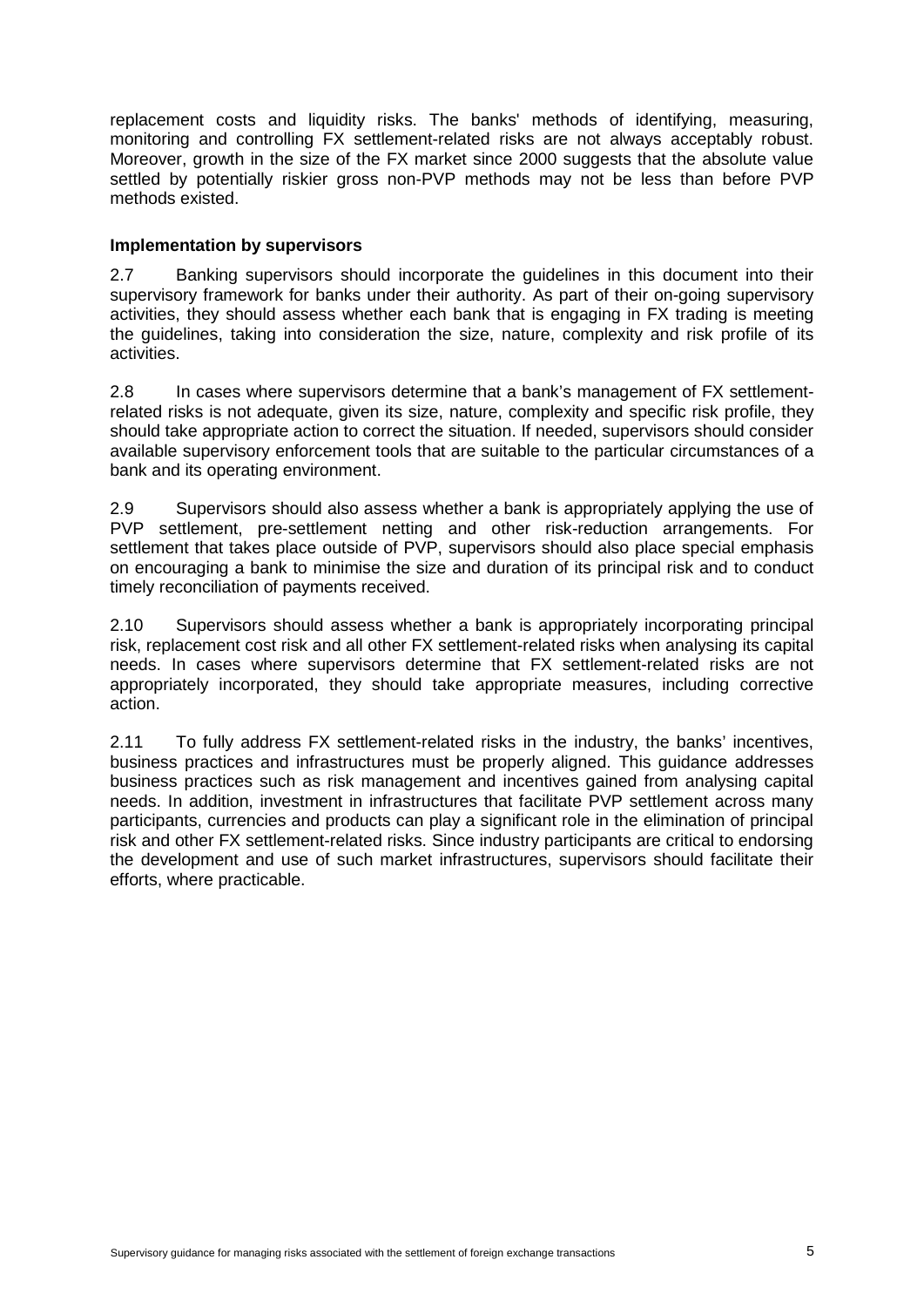# **Guideline 1: Governance**

*A bank should have strong governance arrangements over its FX settlement-related risks, including a comprehensive risk management process and active engagement by the board of directors.* [7](#page-9-0)

### **Key considerations**

- 1. A bank should have strong governance arrangements that ensure all FX settlementrelated risks are properly identified, measured, monitored and controlled on a firmwide basis.
- 2. A bank should have a comprehensive risk management framework to manage FX settlement-related risks commensurate with the size, nature, complexity and risk profile of its FX activities. This framework should cover all material risks including principal risk, replacement cost risk, liquidity risk, operational risk and legal risk. The framework should include policies and procedures, limit structures, management information systems and key risk indicators, fails management, escalation procedures and an internal audit and compliance program.
- 3. The risk management framework should also ensure that all risks associated with the selection of specific pre-settlement and settlement arrangements used by a bank are properly identified, measured, monitored and controlled.

### *Strong governance of FX settlement-related risks*

3.1.1 The board of directors has ultimate responsibility to ensure that the bank has strong governance arrangements that ensure that all FX settlement-related risks are properly identified, measured, monitored and controlled on a firm-wide basis. This includes approving and overseeing the bank's strategic objectives, risk appetite statement<sup>[8](#page-9-1)</sup> and corporate governance structure. The board oversees senior management and ensures that management's actions to monitor and control FX settlement-related risks are consistent with the risk appetite, strategy and policies previously approved by the board. These efforts should be supported by appropriate reporting to ensure that the board receives comprehensive and timely information regarding how the bank is managing its FX settlement-related risks. The bank's overarching governance framework should include a comprehensive program of internal controls to measure these risks.

### *Comprehensive risk management framework*

3.1.2 A bank should have a comprehensive risk management framework for all material risks inherent to the life cycle of an FX transaction, including principal risk, replacement cost risk, liquidity risk, operational risk and legal risk. The framework should reflect the size, nature, complexity and risk profile of the bank's FX activities; provide mechanisms that properly identify, measure, monitor and control associated risks; and integrate into the overall risk management process.

<span id="page-9-0"></span><sup>7</sup> With regard to governance structures, see BCBS *Principles for enhancing corporate governance* (Oct. 2010), para. 12.

<span id="page-9-1"></span><sup>8</sup> "Risk appetite" reflects the level of aggregate risk that the bank's board of directors is willing to assume and manage in pursuit of its objectives. For the purpose of this document, the terms, "risk appetite" and "risk tolerance," are used synonymously. See *Core principles for effective supervision,* consultative document*,*  BCBS, December 2011.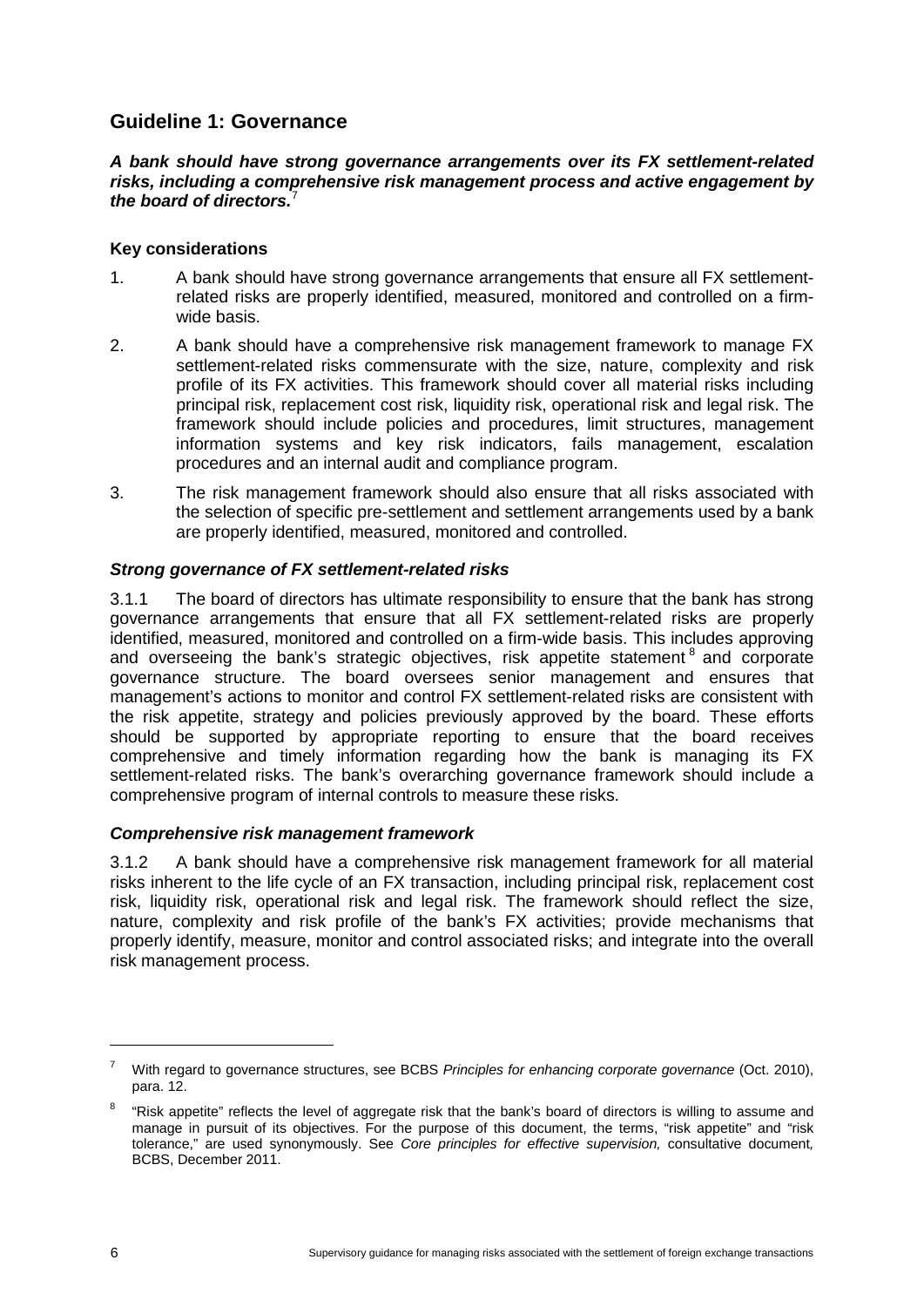### *Policies and procedures*

3.1.3 The board should approve and oversee how effectively management implements the bank's risk policies, including policies for managing all of the risks associated with FX settlement. Policies and procedures should be comprehensive, consistent with relevant laws, regulations and supervisory guidance and provide an effective system of internal controls. Policies and procedures should be clearly documented. Once established, policies should be periodically reviewed for adequacy based on changes to financial markets and internal business strategies.

#### *Limit structure*

3.1.4 A bank should set formal, meaningful counterparty exposure limits for FX trading and settlement that include limits for principal risk and replacement cost risk. In particular, the size and duration of principal exposures that arise from non-PVP settlements should be recognised and treated equivalently to other counterparty exposures of similar size and duration. Limits consistent with the bank's risk appetite should be established by the credit risk management department, or equivalent, on a counterparty basis. Usage should be controlled throughout the day to prevent trades that would create principal and replacement cost exposures that exceed these limits. Exceptions to established limits should be approved in advance (prior to trading) by the appropriate authority in accordance with established policies and procedures.

#### *Management information systems and key risk indicators*

3.1.5 A bank should have sufficiently robust systems to capture, measure and report on FX settlement-related exposures on a bank-wide basis, across business lines and counterparties. The sophistication of systems should reflect the risk profile and complexity of the bank. Timely reports should be provided to the bank's board and senior management and include appropriate key risk indicators and risk issues that could result in a potential loss.

### *Fails management*

3.1.6 A bank should ensure that its framework identifies FX fails and captures the full amount of the resulting FX settlement-related risks as soon as practicable, to allow senior management to make appropriate judgements regarding the nature and severity of the exposure.

### *Escalation procedures*

3.1.7 A bank should clearly define, in its policies, the nature and types of incidents that would constitute issues requiring escalation to, and approval by, senior management or the board. There should be clear and detailed escalation policies and procedures to inform senior management and the board, as appropriate, of potential FX issues and risks in a timely manner, and seek their approval when required. This should include, but not be limited to, exceptions to established limits and fails management.

### *Internal audit and compliance program*

3.1.8 A bank should have an independent and effective internal audit function that can evaluate the effectiveness of management's efforts to control or mitigate the risks associated with settling FX transactions. Internal audit should have an independent reporting line to the bank's board, or audit committee of the board, audit staff with the necessary expertise and experiences on the subject, and sufficient status within the bank to ensure that senior management responds appropriately to findings and recommendations. In addition, a bank should have an effective compliance function that manages compliance-related matters associated with settling FX transactions. The board should exercise oversight of the management of the compliance function.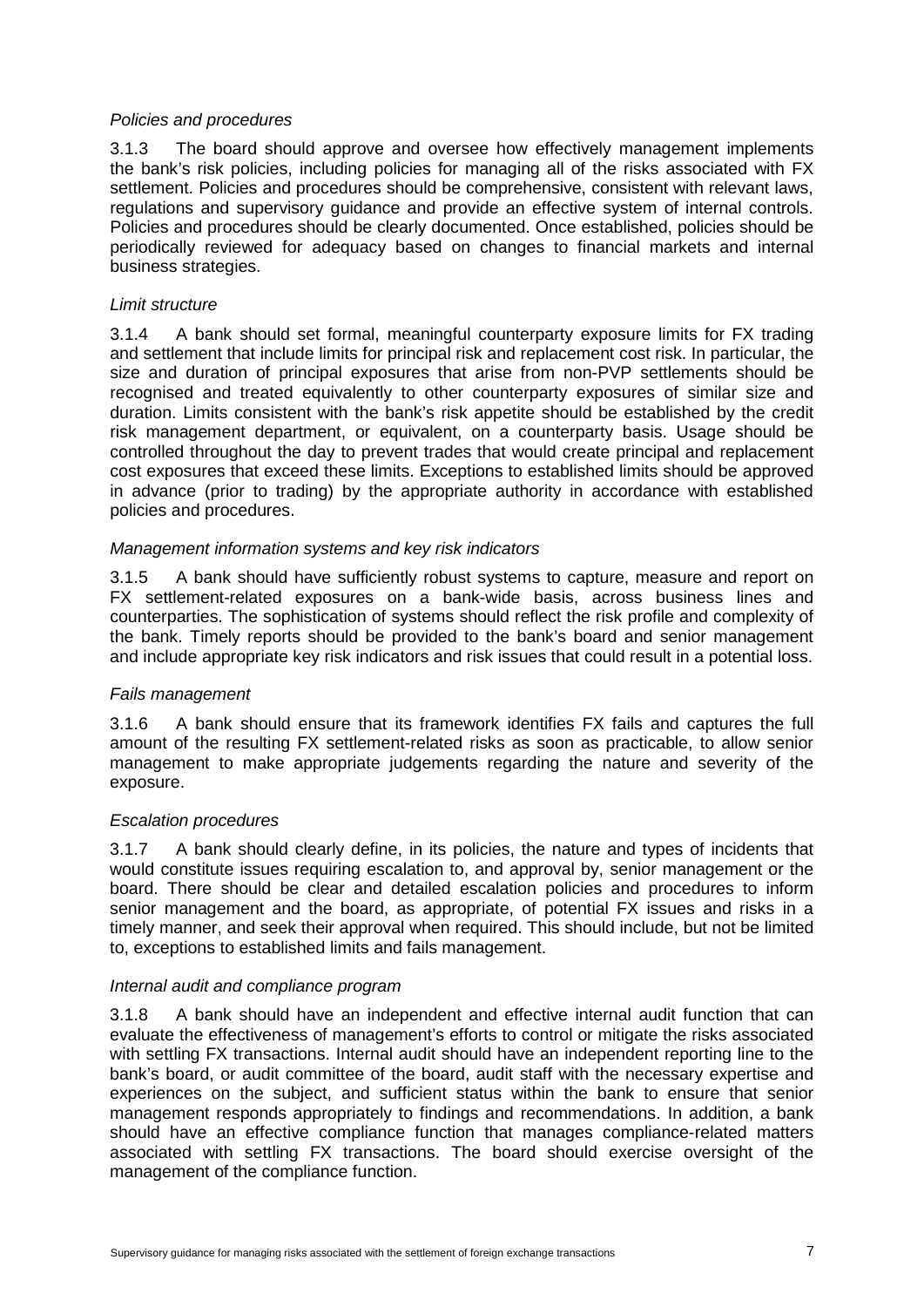### *Selection of appropriate pre-settlement and settlement arrangements for FX transactions*

3.1.9 A bank's risk management framework should include procedures to identify the most appropriate settlement method for each type of FX transaction, given the size, nature, complexity and risk-profile of the bank's FX activities. In making this evaluation, a bank should carefully measure the size and duration of its principal exposures. This framework should assess all available settlement methods and their efficacy at reducing or eliminating principal risk and other FX settlement-related risks. These implications need to be identified, assessed and incorporated into the bank's decision-making process. Once an appropriate settlement method is chosen, a bank should properly manage all FX settlement-related risks associated with that method. Where PVP arrangements are available, but a bank has chosen not to use them, it should periodically reassess its decision. (See *Annex: FX settlementrelated risks and how they arise*, Section C, for descriptions of available settlement methods and their respective risk implications).

### *Selection of an FMI*

3.1.10 When choosing to use or participate in an FMI, a bank should conduct robust initial due diligence to assess the associated risks. The initial due diligence should include a review of legal, operational, credit and liquidity risks associated with the use of an FMI, its participants and controls. A bank should have a thorough understanding of an FMI's rules and procedures, as well as any responsibilities and FX settlement-related risks that it may assume through its use or participation, directly or indirectly. [9](#page-11-0) A bank must ensure that it has the appropriate policies, procedures and internal control structure to adequately manage its risks and to fulfil its responsibilities to the FMI and its clients. Once a bank chooses to use or participate in an FMI, it should conduct periodic monitoring to determine significant changes to the FMI's processes or controls that may affect its risk exposures. If significant changes occur, the bank should update its risk analysis, as appropriate. To the extent that an FMI is subject to the *Principles for financial market infrastructures*, [10](#page-11-1) the bank should refer to publicly available disclosures based on the principles when conducting its own due diligence and periodic monitoring of the FMI.

### *Selection of a correspondent bank*

3.1.11 A bank's risk management framework should include policies and procedures for evaluating the risks and benefits of using one or more correspondent banks to settle its FX transactions in each currency. The framework should consider the potential size, form and maturity of the bank's exposure to its correspondents; and include an evaluation of each correspondent's financial condition. It should also include an assessment of any credit, liquidity, operational and legal risks associated with using correspondent banking services. The framework should provide for periodic reviews of the bank's correspondent banks and have procedures in place to mitigate any FX settlement-related risks that may arise.

### *Dependence on other institutions*

3.1.12 A bank should consider its level of dependence on other institutions for settling its FX transactions. It should assess the potential impact of disruption and mitigate the FX settlement-related risks, as appropriate. Such risk mitigants may include establishing dual or backup correspondent or settlement banks to make payments, or joining an FMI directly. The

<span id="page-11-0"></span><sup>9</sup> Supervisory approval may be required before membership can be established.

<span id="page-11-1"></span><sup>10</sup> See *Principles for financial market infrastructures*, CPSS/IOSCO, April 2012.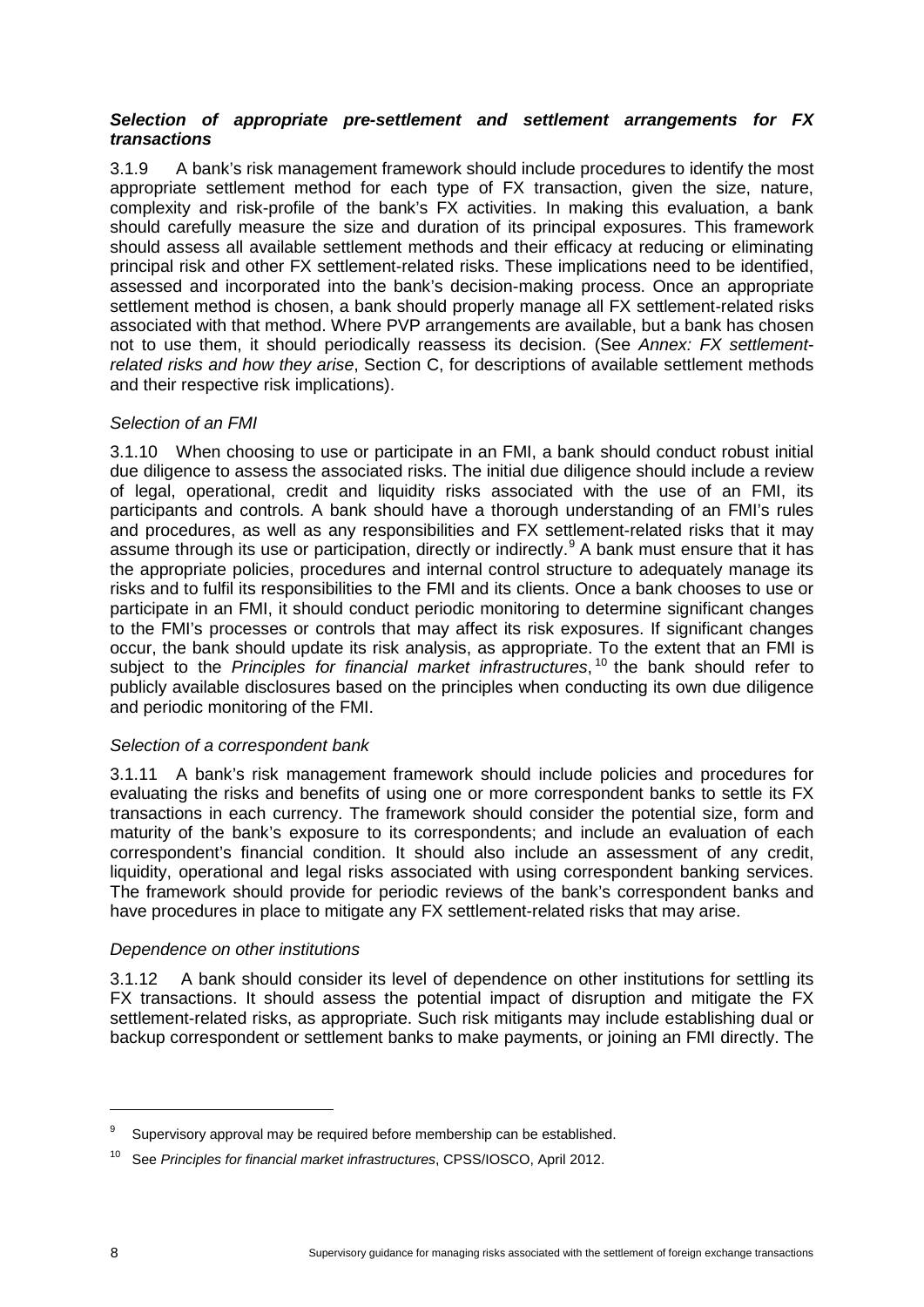appropriate method should consider costs, testing arrangements, switching time, time to onboard, legal agreements, service fees, etc.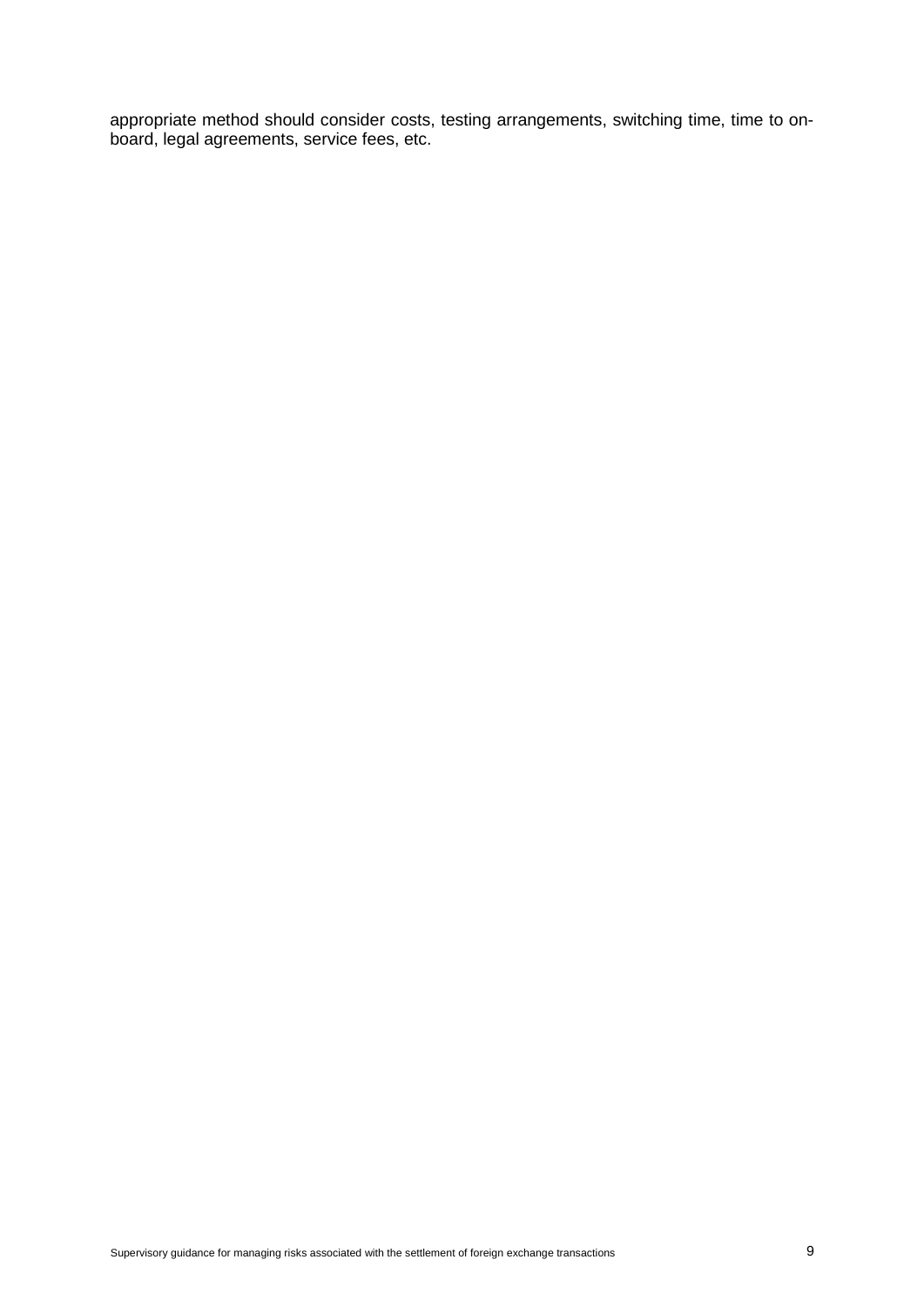# **Guideline 2: Principal risk**

*A bank should use FMIs that provide PVP settlement to eliminate principal risk when settling FX transactions. Where PVP settlement is not practicable, a bank should properly identify, measure, control and reduce the size and duration of its remaining principal risk.*

### **Key considerations**

- 1. A bank should eliminate principal risk by using FMIs that provide PVP settlement, where practicable.
- 2. Where PVP settlement is not practicable, principal risk should be properly identified, measured, monitored and controlled. In particular, measurement of exposure should not underestimate size and duration and should be subject to binding ex-ante limits and other controls equivalent to other credit exposures of similar size and duration to the same counterparty.
- 3. A bank should reduce the size and duration of its principal risk as much as practicable.

### *Eliminating principal risk using PVP settlement*

3.2.1 A bank should eliminate principal risk by using FMIs that provide PVP settlement, where practicable. In addition to a number of regional settlement arrangements, there are also mechanisms that provide global PVP settlement. PVP arrangements are designed to eliminate principal risk, but will not eliminate a bank's replacement cost risk and liquidity risks. A bank should identify and manage these risks effectively.

3.2.2 While a bank should maximise its use of PVP, it may still have trades that cannot be settled through a PVP arrangement (eg certain same day trades, or trades in certain currencies or with counterparties not eligible for PVP settlement). To further reduce principal risk, the bank should support initiatives to have such trades become eligible for settlement through available PVP arrangements.

3.2.3 A bank may access the services of a PVP arrangement as a direct participant or as an indirect participant. A bank that is an indirect participant, or third party, should determine whether the settlement processes of the direct participant, or third party service provider (including any "internalised" or "on-us" settlement processes it may use), creates principal risk exposure. Principal risk exposures may occur between the bank and the direct participant, or between the bank and its counterparty (in internalised settlement).<sup>[11](#page-13-0)</sup> If principal risk exists, then the bank should manage it accordingly.

### *Controlling remaining principal risk*

### *Setting and using limits*

3.2.4 Where PVP is not practicable, a bank should manage its remaining principal risk. This will involve setting settlement limits that are binding; measuring expected exposures appropriately to prevent those limits from being broken when trades are executed; and

<span id="page-13-0"></span><sup>&</sup>lt;sup>11</sup> Principal exposure occurs where execution or authorisation of the relevant entry in the on-us account denominated in the currency being sold is not conditional upon execution or authorisation of the corresponding entry in the on-us account in the currency being bought (See *Progress in reducing foreign exchange settlement risk,* CPSS, May 2008 – Box 2, Settlement methods).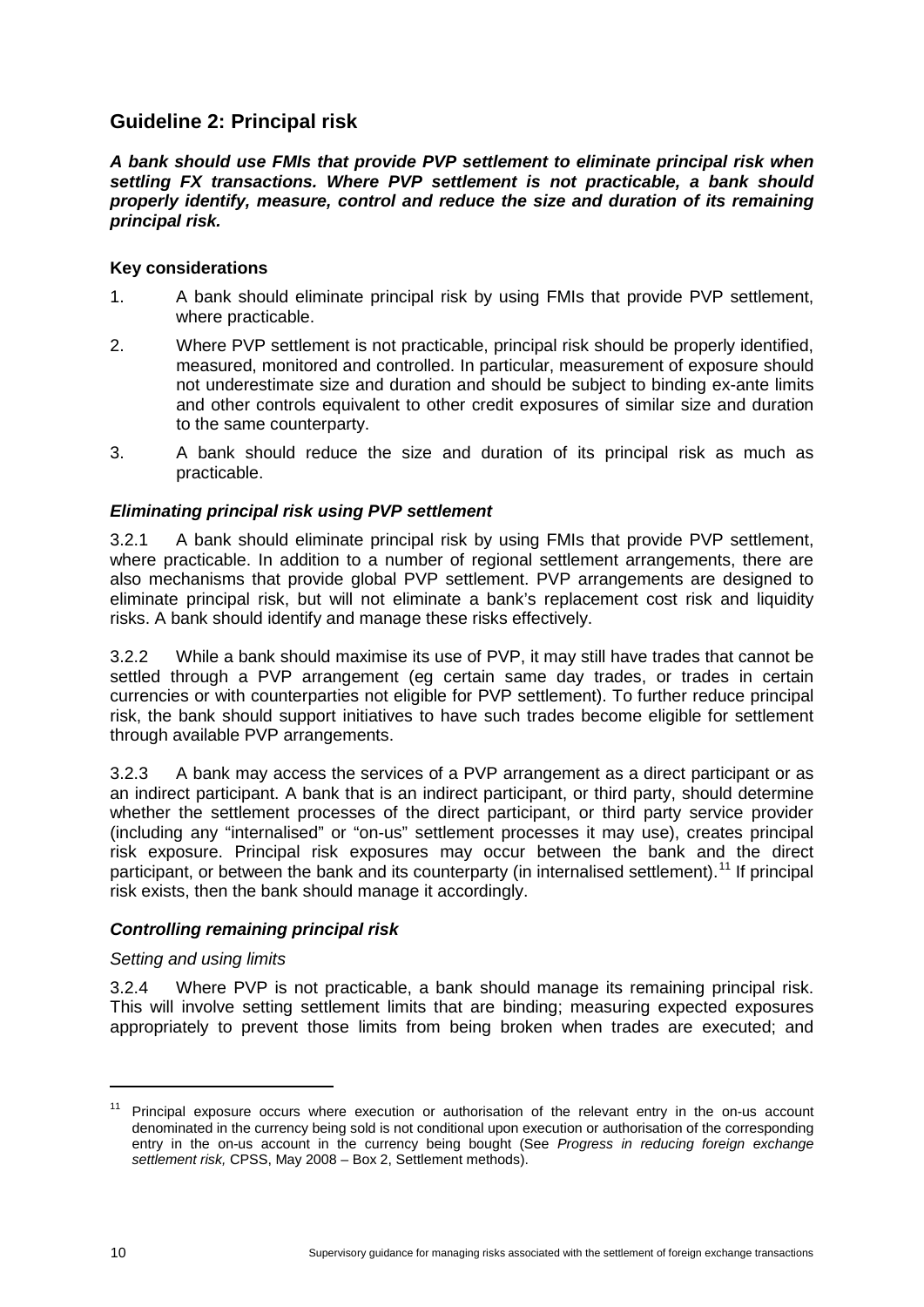monitoring the subsequent status of the trades to take prompt action when problems arise. Management of principal risk should be fully integrated into a bank's overall risk management process.

3.2.5 A bank should ensure that principal risk to a counterparty is subject to prudent limits. Principal risk should be subject to an adequate credit control process, including credit evaluation and a determination of maximum exposure to a particular counterparty. Counterparty exposures arising from principal risk should be subject to the same procedures used to set limits on other exposures of similar duration and size to that counterparty.

3.2.6 The trading limits applied by a bank should be binding, namely, usage should be monitored and controlled throughout the day to prevent trades that would create exposures during the settlement process that would exceed the limit.<sup>[12](#page-14-0)</sup> Where a bank is acting as a prime broker, it should have ex-ante processes in place to prevent client trades from creating exposures that would exceed the limit.<sup>[13](#page-14-1)</sup> When a decision is made to allow a client to exceed a limit, appropriate approval should be obtained. A bank that exceeds its principal risk limit with a particular counterparty should reduce its exposure.

3.2.7 To ensure that the limits are binding, a bank should use an ex-ante process that updates and reports exposure on a timely basis, preferably as each trade is executed. If a bank has limited capability to update and report exposure on a timely basis, then the bank needs to have effective post-trade risk management controls to minimise limit breaches.<sup>[14](#page-14-2)</sup>

### *Measuring expected principal risk*

-

3.2.8 For a bank to estimate the expected principal risk that will arise from a trade during its settlement process and to determine whether the counterparty limit will be exceeded, it needs to accurately measure when that exposure will begin and when that exposure will end. This requires the bank to know the relevant unilateral cancellation deadline for the currency it sold and when the incoming payment for the currency it bought will be received with finality and is reconciled. A bank will also need to determine whether it is appropriate to use approximate, rather than exact, measures of exposure that may arise during a trade's settlement.

### *(a) Unilateral payment cancellation deadlines*

3.2.9 A bank's principal risk exposure to its counterparty begins when a payment order on the currency it sold can no longer be recalled or cancelled with certainty – this is known as the "unilateral payment cancellation deadline." [15](#page-14-3) A bank should reduce the duration of its exposures by having the capability to unilaterally cancel payment instructions as late as

<span id="page-14-0"></span> $12$  Frequent requests by a client for an intra-day limit increase should prompt the bank to assess its approved risk appetite for that client and the additional risk that is being assumed.

<span id="page-14-1"></span><sup>&</sup>lt;sup>13</sup> For example, prime brokers typically support high-frequency trading clients by extending credit sponsorship and access to various electronic FX trading platforms. Given the short time frames associated with highfrequency trading activities, risk positions by high-frequency traders can accumulate rapidly under the name of a prime broker; thereby, raising the need for the prime broker to closely monitor and control its clients' activities. For more information about high-frequency trading and FX prime brokerage relationships, see *Highfrequency trading in the foreign exchange market*, The Markets Committee of the Bank for International Settlements, September 2011.

<span id="page-14-2"></span><sup>&</sup>lt;sup>14</sup> For example, if a settlement limit is breached for a particular value date, auto-pricing of trades is prevented from executing further trades for that value date.

<span id="page-14-3"></span>Since this deadline may be one or more business days before the settlement date, this risk can last for a significant period of time.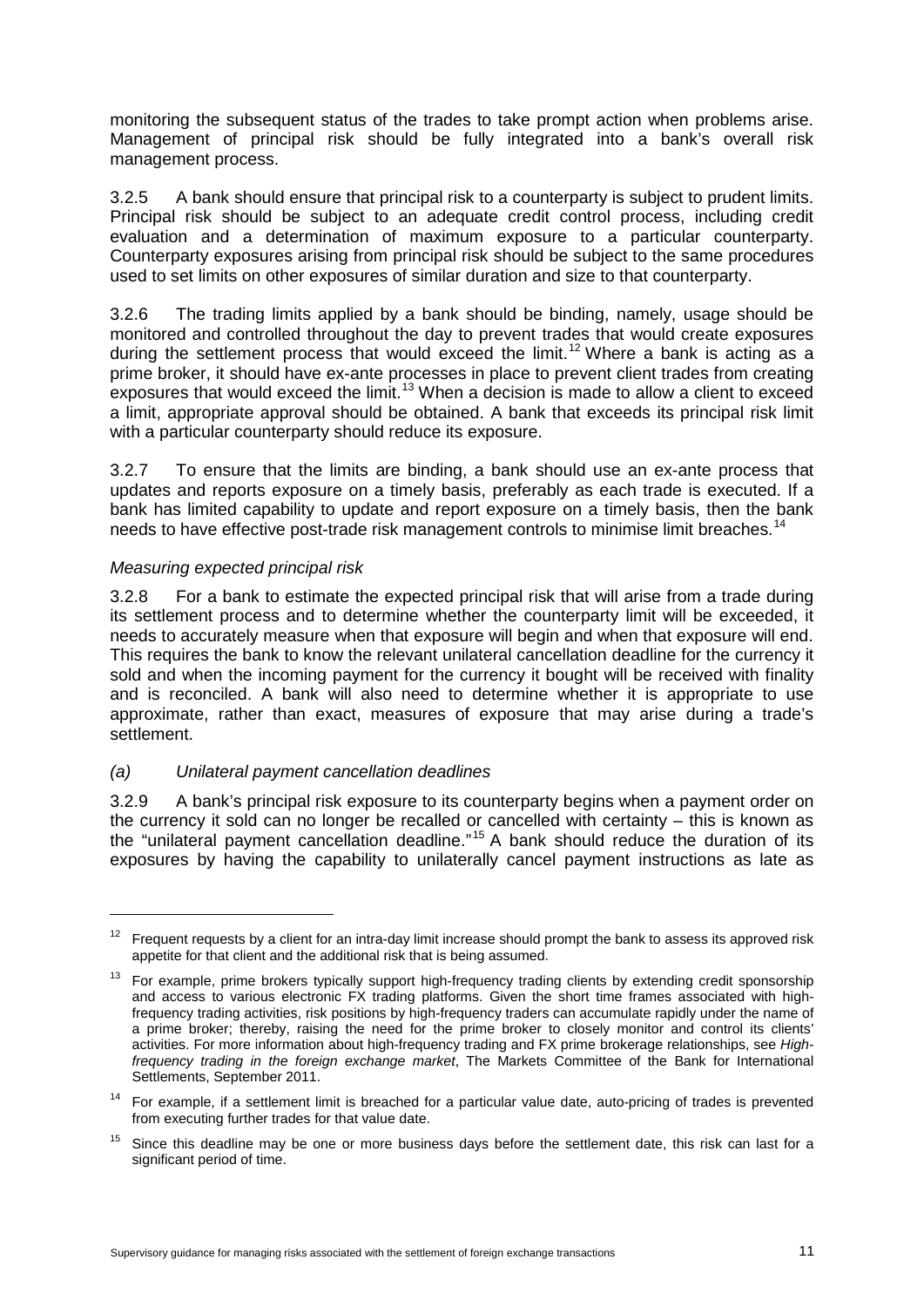practicable. This might require changes to systems and processes used to process internal payments. The exposure ends when the bank receives the purchased currency with finality. The duration of settlement risk can vary depending on the currency pair being settled and the correspondent banking arrangements used by the bank and its counterparty.

3.2.10 A key factor in determining a unilateral payment cancellation deadline is the latest time a correspondent guarantees to satisfy a cancellation request (the guaranteed cut-off time). Service level agreements should identify this cut-off time. In instances where an agreement may not specify a guaranteed cut-off time or a bank may not have a written agreement, the bank and its correspondent should establish a specific cut-off time as late as practicable.<sup>[16](#page-15-0),17</sup>

3.2.11 A bank should be able to identify and halt individual payments up to the cut-off times (regardless of time zone issues) guaranteed by its correspondents or the payment system in which it participates without disrupting the processing of other outgoing payments.<sup>[18](#page-15-2)</sup> Where a bank's internal operational factors limit the bank's ability to do so, its effective unilateral payment cancellation deadline may be earlier than the guaranteed correspondent cut-off time. In some cases, the unilateral payment cancellation deadline may actually be earlier than the time the payment order is normally sent to the correspondent. This could occur, for example, if cancelling an internally queued, but still unsent, payment order requires manual intervention. To ensure effective processing consistent with unilateral payment cancellation deadlines under stress, a bank should periodically test with its branches and payment correspondents.

### *(b) Reconciling incoming payments*

3.2.12 In order to appropriately calculate when the principal exposure of a specific trade will end, a bank should incorporate its process for reconciling incoming payments and the point in time that it will identify the final or failed receipt of the purchased currency. To avoid underestimating exposures, the bank should assume that funds have not been received until it confirms credit to its correspondent bank (nostro) account and has determined which trades have successfully settled and which have failed to settle.

3.2.13 A bank should minimise the period of uncertainty (ie the time between actual final receipt and reconciliation) by arranging to receive timely information on final payment receipt from its correspondent bank.

### *(c) Use of approximation techniques*

3.2.14 When calculating expected principal risk using approximation methods, a bank should not underestimate the risk.<sup>[19](#page-15-3)</sup> This requires that the bank identify the relevant unilateral payment cancellation deadlines and reconciliation process timelines for each currency pair.

<span id="page-15-0"></span><sup>&</sup>lt;sup>16</sup> Note that unilateral delay in sending payment instructions may increase the correspondent's operational risk (eg incorrect execution of payment instructions).

<span id="page-15-1"></span> $17$  If a bank acts as its own paying agent (eg if the bank is a direct participant in the payment system for the sold currency), then its unilateral cancellation deadline for that currency reflects its internal payment processing rules and procedures and those of the relevant payment system.

<span id="page-15-2"></span><sup>&</sup>lt;sup>18</sup> In addition to impacting a universal cancellation deadline, disruption of outgoing payments may impair a bank's ability to make timely payments to its counterparties.

<span id="page-15-3"></span><sup>19</sup> For example, as noted in *Progress in reducing foreign exchange settlement risk* (CPSS, 2008), the most commonly cited estimation method used is the "calendar day" method, where banks measure their daily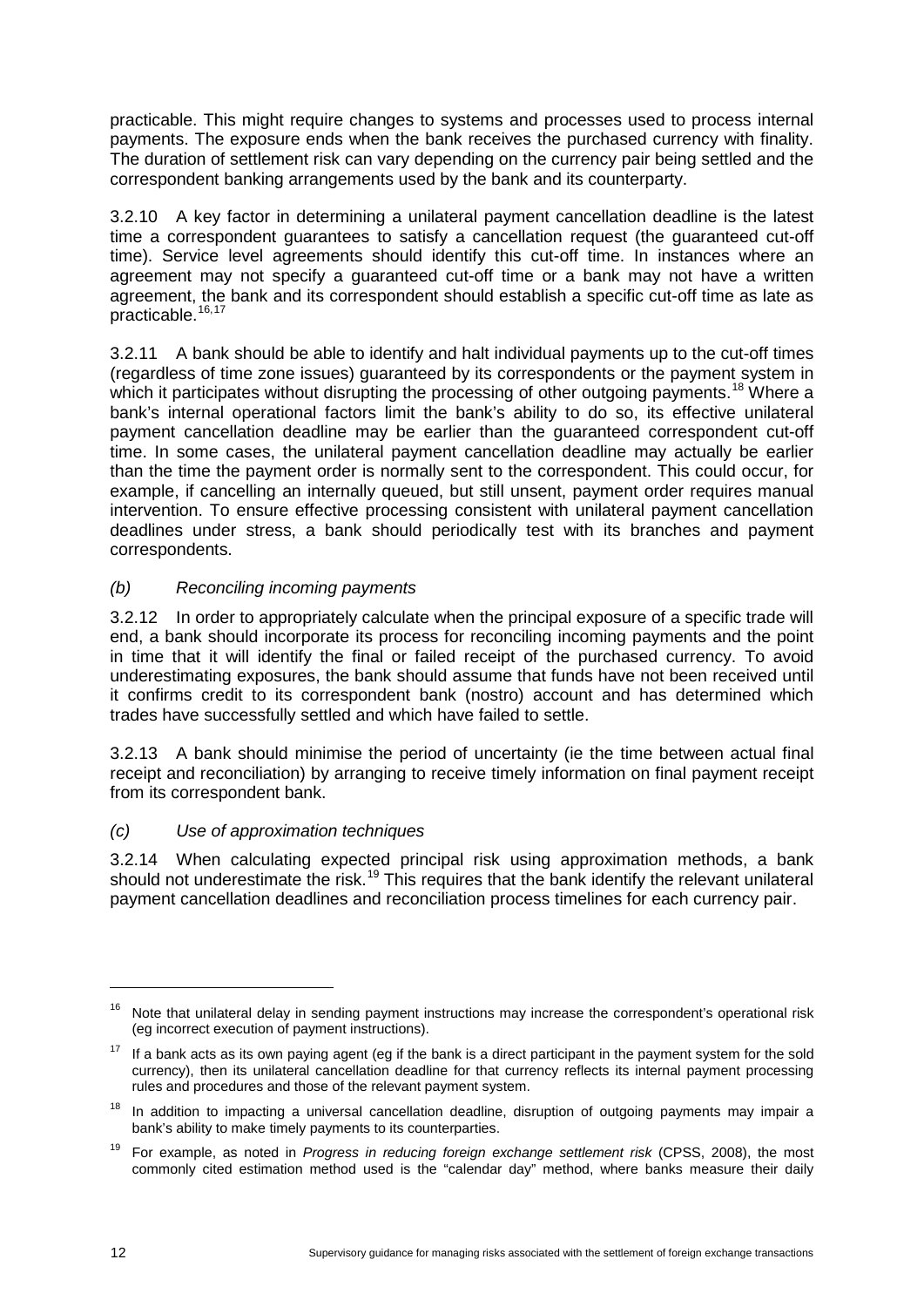### *(d) Fails*

-

3.2.15 Effective monitoring of failed transactions is crucial for measuring and managing principal risk, as unexpected fails cause exposures to be higher than predicted. A bank should have a framework that monitors fails and properly accounts for them in its exposure measures.

### *Reducing the size of remaining principal risk*

3.2.16 Where PVP settlement is not used, a bank should reduce the size of its principal risk as much as practicable. A bank could use obligation netting to reduce the size of its principal risk exposures. Depending on trading patterns, legally binding obligation netting permits a bank to offset trades to a counterparty so that only the net amount in each currency is paid or received. To allow exposures to be measured on a net basis, netting arrangements should be legally sound and enforceable in all relevant jurisdictions.

3.2.17 A bank should put in place a master netting agreement (eg ISDA) $^{20}$  $^{20}$  $^{20}$  with all counterparties, [21](#page-16-1) where practicable. The master netting agreement should contain legally enforceable provisions for close-out netting and obligation netting. (See *Annex: FX settlement-related risks and how they arise,* Section C, for descriptions of netting arrangements).

3.2.18 If a counterparty's chosen method of settlement prevents a bank from reducing its principal risk (eg a market participant does not participate in PVP arrangements or does not agree to use obligation netting), then the bank should consider decreasing its exposure limit to the counterparty or creating incentives for the counterparty to modify its FX settlement methods.

settlement exposures as the total receipts coming due on settlement date. Such a method can lead to underestimation of risk.

<span id="page-16-0"></span><sup>&</sup>lt;sup>20</sup> Master netting agreements are not valid in all jurisdictions. If a bank trades in a jurisdiction that does not support master netting agreements, then it should manage FX settlement-related principal risk appropriately (usually gross).

<span id="page-16-1"></span><sup>21</sup> A bank should understand the implications of not having a master netting agreement with a counterparty (eg where FX trading is restricted to very short tenors) and manage this risk accordingly.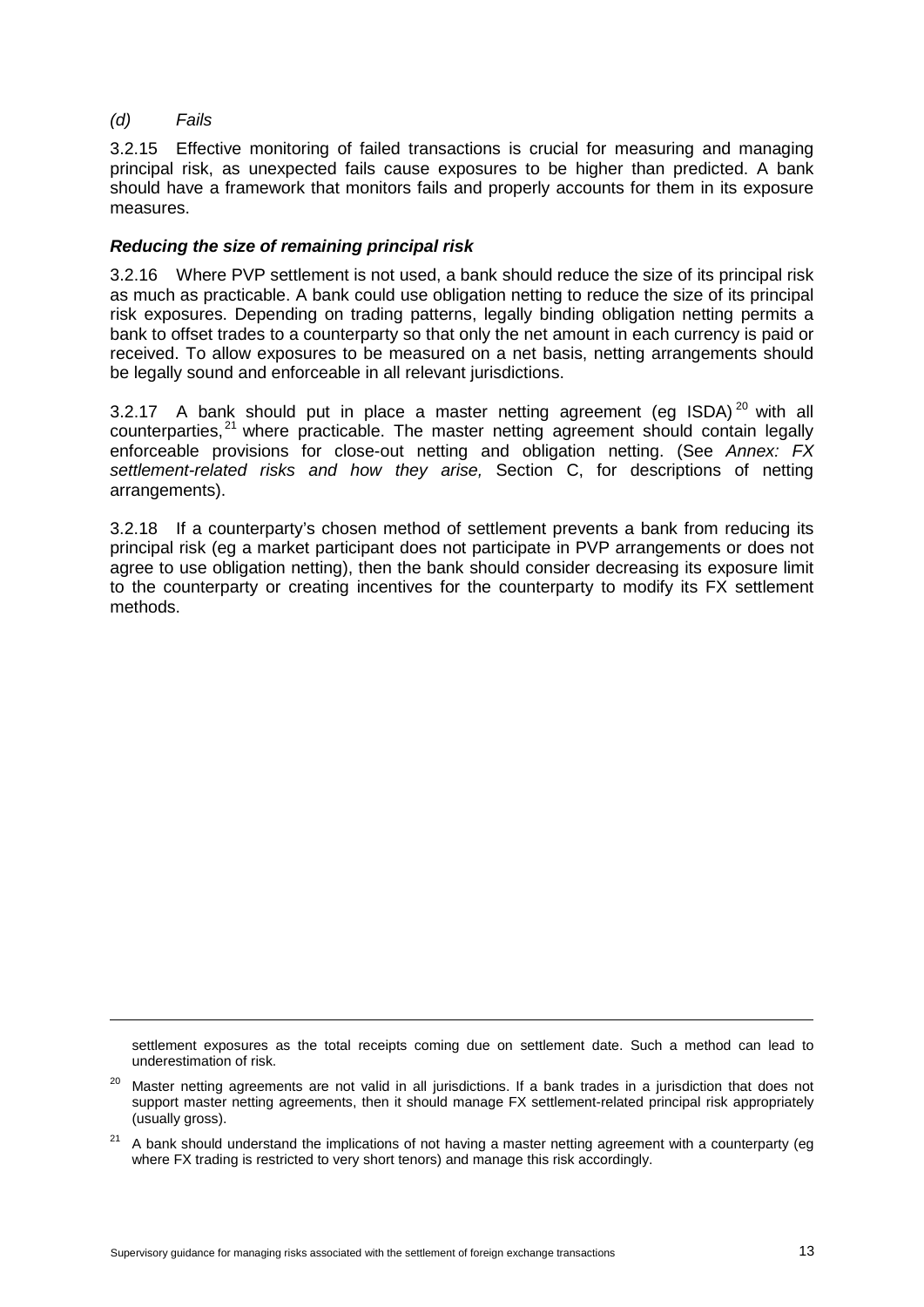# **Guideline 3: Replacement cost risk**

*A bank should employ prudent risk mitigation regimes to properly identify, measure, monitor and control replacement cost risk for FX transactions until settlement has been confirmed and reconciled.* 

### **Key considerations**

- 1. Replacement cost risk should be properly identified, measured, monitored and controlled. In order to ensure that the size and duration of exposure are not underestimated, a bank should identify and assess the impact of its assumptions regarding timing of FX settlement.
- 2. A bank should use legally enforceable netting agreements to reduce its replacement cost risk, where practicable.
- 3. A bank should use collateralisation (including an explicit policy on eligible collateral, haircuts and margin) to reduce replacement cost risk, where practicable.

#### *Identifying, measuring, monitoring and controlling exposures*

3.3.1 A bank should employ effective replacement cost risk management tools to identify, measure, monitor and control collateralised and uncollateralised exposures.

#### *Setting and using limits*

3.3.2 Meaningful limits on exposures, including replacement cost risk, are an integral part of an effective risk-management framework. Replacement cost risk limits should be established by maturity buckets to control the potential future exposure.<sup>[22](#page-17-0)</sup> A bank typically sets limits on potential exposure, including marked-to-market and changes in potential future exposure over time.<sup>[23](#page-17-1)</sup> Banks should consider other measures to further control the replacement cost risk, such as regularly measuring stress test results against limits.

### *Duration of replacement cost risk and the timing of settlement*

#### *Reconciliation of settlement*

3.3.3 Until the final settlement of FX transactions is confirmed and reconciled, a bank cannot be certain that it is no longer exposed to replacement cost risk for those transactions. In order to avoid underestimation of potential replacement cost risk, a bank should assume that the exposure begins at trade execution and continues until final settlement of the transaction has been confirmed and reconciled.

#### *Close-out netting and gross settlement*

3.3.4 A bank should identify and assess the impact of its assumptions regarding the timing and nature of settlement when measuring replacement cost risk under a close-out netting agreement. For example, a bank with close-out netting agreements might measure and manage replacement cost risk on a bilateral net basis with the assumption that either all transactions with a single counterparty due to settle on a particular day will settle or none will settle. Since payments to settle FX transactions may be made at any time, from the opening

<span id="page-17-0"></span> $22$  The potential future exposure sets an upper bound on a confidence interval for future credit exposure related to market prices over time.

<span id="page-17-1"></span><sup>&</sup>lt;sup>23</sup> The methodology used to calculate the FX exposure will depend on whether the bank uses an agreed-upon internal model or the standardised approach. Limits should be assigned accordingly.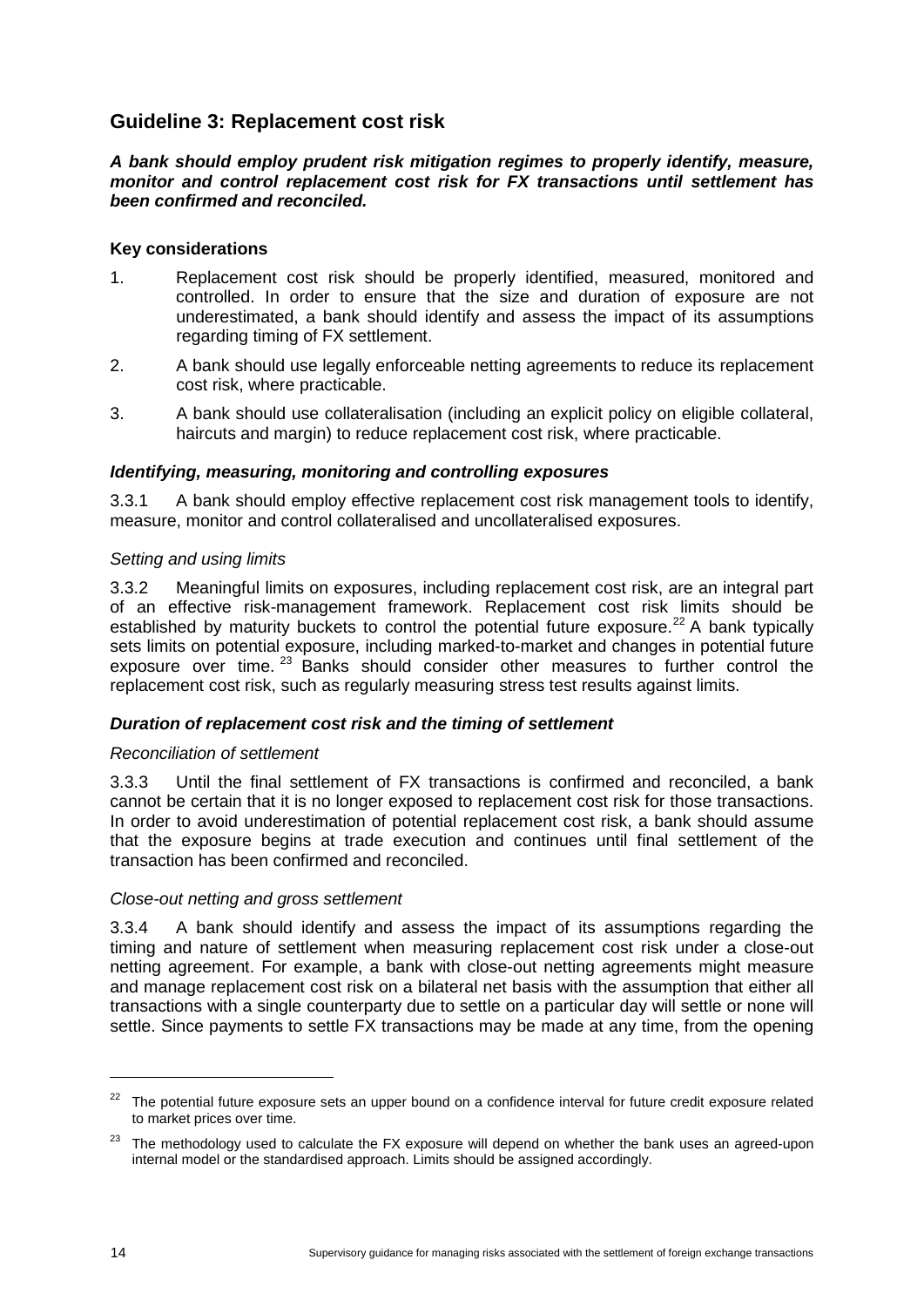of business in the Asia-Pacific region to the close of business in the Americas, this assumption may be faulty.<sup>[24](#page-18-0)</sup> Therefore, the bank should manage its replacement cost risk according to actual settlement times to avoid underestimating its risk.

#### *Netting and collateral arrangements*

*Netting* 

-

3.3.5 A bank should, at a minimum, use legally enforceable bilateral netting agreements with all counterparties, and where practicable, master netting agreements with all counterparties. Master netting agreements should include provisions for close-out netting and, where PVP settlement is not used, obligation netting. Close-out netting reduces risk and provides legal clarity regarding a surviving bank's claims on, or obligations to, a defaulted counterparty. It mitigates the risk of being forced to make payments of gross principal, or of gross marked-to-market losses, to the defaulted counterparty, while the defaulted counterparty's obligations become unsecured liabilities in a bankruptcy process.

#### *Collateral arrangements*

3.3.6 Where practicable, a bank should use collateral arrangements (eg ISDA credit support annexes) to mitigate its replacement cost risk. Collateral arrangements are particularly relevant for counterparties with which the bank engages in longer-term FX trades, where the duration of replacement cost risk is extended. A bank should consider credit and liquidity risks when considering which assets to accept as collateral and the appropriate haircuts for each asset. Eligible collateral and haircuts should be reviewed on a periodic basis.<sup>[25](#page-18-1)</sup> A bank should consider the appropriate frequency for marking collateral to market and for making margin calls (eg daily).  $^{2}$ 

3.3.7 A bank should have an effective collateral management framework that incorporates the full range of market practices and accounts for the bank's scale of FX activity.

<span id="page-18-0"></span><sup>&</sup>lt;sup>24</sup> For instance, even if a bank is "flat" with a particular counterparty from a bilateral net replacement cost perspective, it is possible that all of its "out-of-the-money" trades could settle, while all of its "in-the-money" trade could fail.

<span id="page-18-1"></span><sup>&</sup>lt;sup>25</sup> Haircuts on collateral should be set at conservative levels at all times (commensurate with those expected in stressed market environments) and should not be relaxed during periods of low volatility.

<span id="page-18-2"></span><sup>&</sup>lt;sup>26</sup> Separate guidance on margining of non-centrally cleared contracts will be published by BCBS and IOSCO in due course.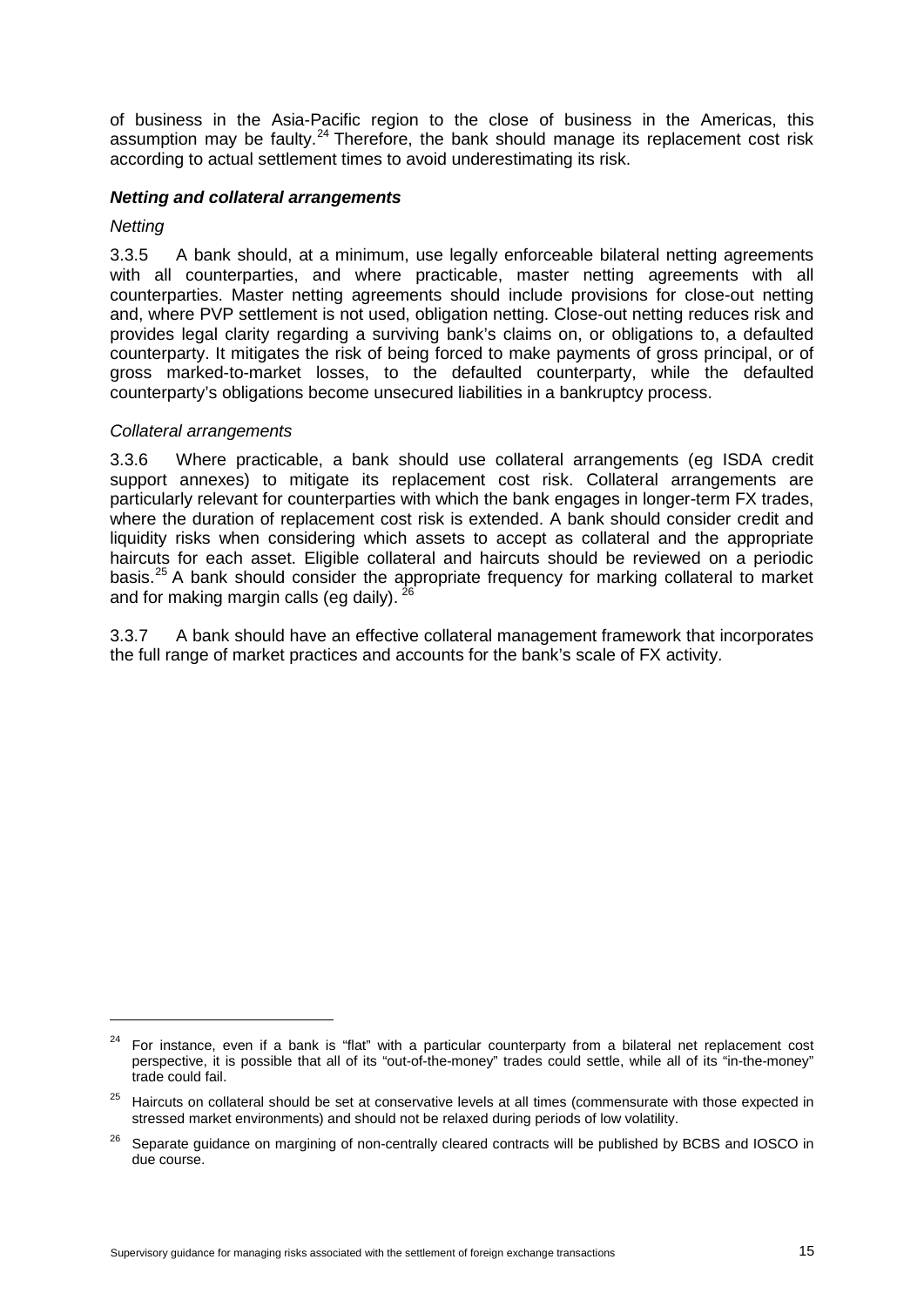# **Guideline 4: Liquidity risk**

### *A bank should properly identify, measure, monitor and control its liquidity needs and risks in each currency when settling FX transactions.*

### **Key considerations**

- 1. A bank should ensure that its liquidity needs and risks are appropriately represented in the bank's liquidity risk management framework. $27$
- 2. A bank should identify, measure, monitor and control its liquidity needs in each currency and have sufficient liquidity resources to meet those needs in normal and stressed conditions.
- 3. A bank's liquidity risk management framework should incorporate the liquidity risks that arise from its use of, and the various roles it may play in, an FMI, as well as from its use of correspondent banks.

### *Liquidity risk management framework*

3.4.1 A bank should appropriately manage its liquidity needs and risks to ensure that it is able to meet its FX payment obligations on time. A bank's failure to meet its FX payment obligations in a timely manner may impair the ability of one, or more, counterparties to complete their own settlement, which can lead to liquidity dislocations and disruptions in the payment and settlement systems.

3.4.2 A bank should manage its overall liquidity needs and risks in accordance with existing international supervisory guidance.<sup>[28](#page-19-1)</sup> A bank's liquidity needs and risks should be appropriately represented in a bank's liquidity risk management framework. The framework should address how the bank's liquidity needs and risks in each currency will vary based on the chosen method of settlement. In addition, the framework should incorporate stress tests using various severe, but plausible, scenarios.

### *Identify and manage liquidity needs*

3.4.3 A bank should identify, measure, monitor and control its liquidity needs in each currency, taking into consideration the settlement method and applicable netting arrangements. A bank should be able to prioritise time-specific and other critical payment obligations to meet payment deadlines. This is particularly important for a bank that uses an FMI to settle its FX obligations. While settlement through an FMI can reduce a bank's overall liquidity needs, it can also place high demands on a bank to make time-critical payments to settle its FX transactions. In order to meet its payment obligations in a timely manner, a bank should maintain sufficient available liquidity resources and have the ability to mobilise collateral or other sources of liquidity. A bank should identify and manage the timeframes required to mobilise different forms of collateral, including collateral held on a cross-border basis.

<span id="page-19-0"></span><sup>&</sup>lt;sup>27</sup> This guideline focuses on funding liquidity risk. Funding liquidity risk is the risk that the firm will not be able to efficiently meet expected and unexpected current and future cash flow and collateral needs without affecting either daily operations or the financial condition of the firm. Market liquidity risk is the risk that a firm cannot easily offset or eliminate a position at the market price due to inadequate market depth or disruption.

<span id="page-19-1"></span><sup>28</sup> See *Principles for sound liquidity risk management and supervision*, BCBS, September 2008 and *Basel III: International framework for liquidity risk measurement, standards and monitoring*, BCBS, December 2010.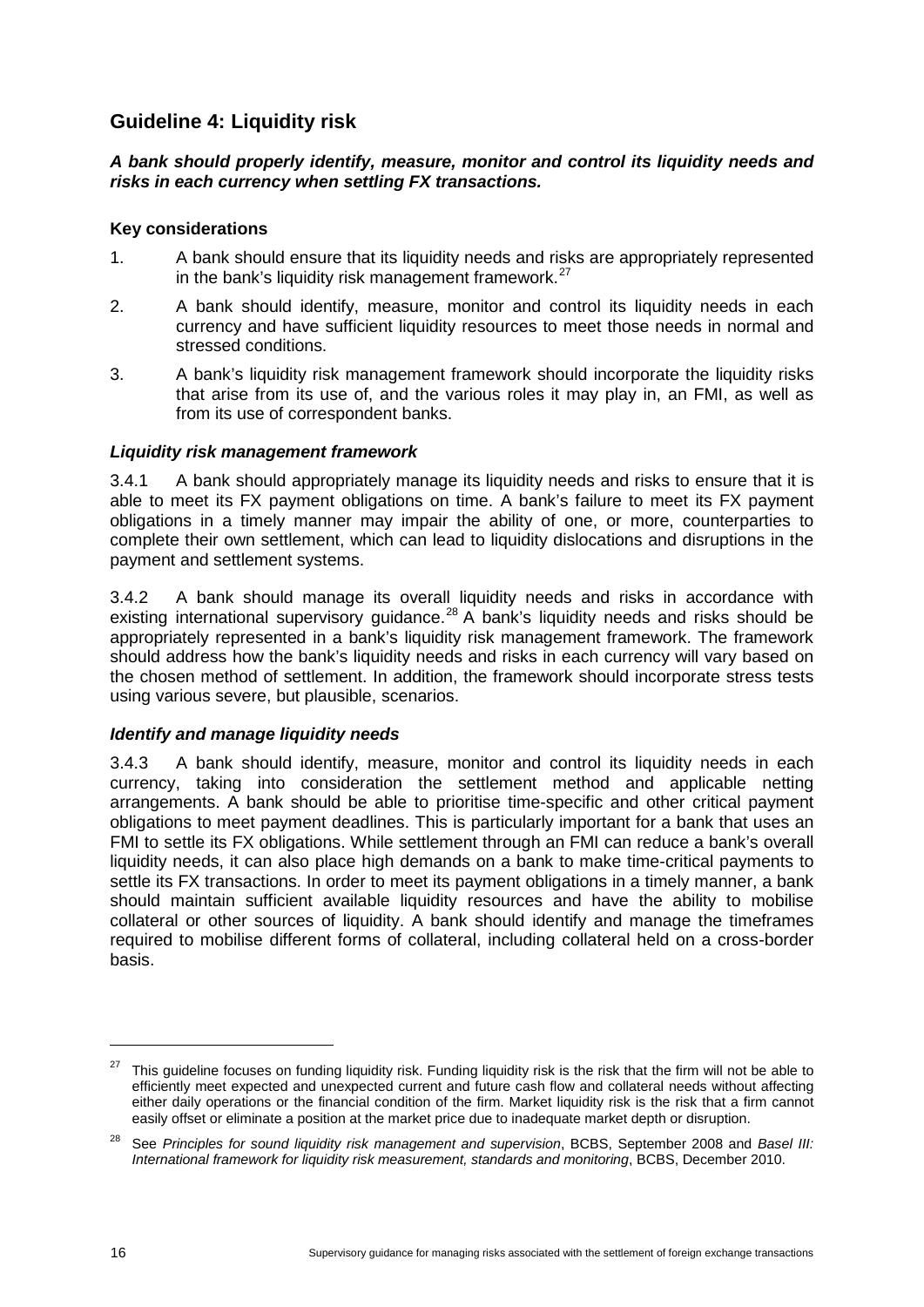### *Impact of FX settlement failure*

3.4.4 A bank may face a significant liquidity shortfall if a counterparty fails to deliver a leg of an FX transaction (the purchased currency) on time. This situation may be exacerbated in a non-PVP settlement process, whereby the bank has already paid away the sold currency and cannot use those funds as collateral or to swap outright to obtain the needed countercurrency. A bank should account for these risks in its liquidity risk management framework and develop contingency plans to address possible liquidity shortfalls.

3.4.5 A bank may settle its FX payment obligations based on a bilateral or multilateral net position in each currency (position netting) even though the underlying obligations remain gross from a legal perspective. When this is the case, a bank should understand and address the risk that its liquidity needs could change materially following a settlement disruption. In particular, the failure of a counterparty or a settlement disruption in an FMI could lead to a scenario where a bank's net liquidity needs increase significantly by reverting to gross liquidity needs.

### *Liquidity risks associated with an FMI*

3.4.6 A bank that settles its FX obligations through an FMI should assess the FMI's rules and procedures to identify potential liquidity risks. For example, a bank should understand an FMI's rules for rescinding trades and the associated liquidity impact on the bank. In addition, a bank may use certain liquidity-saving mechanisms to reduce its funding needs and should assess and manage its risk resulting from the absence of such mechanisms.<sup>[29](#page-20-0)</sup> Further, as noted above, a participant failure or a disruption to the operations of an FMI may change a bank's liquidity requirements. For example, if a participant fails to make payment or settlement is disrupted, then the remaining participants may be required to make unexpected funding payments to settle their transactions. A bank should incorporate these risk scenarios into its liquidity stress tests and make appropriate adjustments to its liquidity management policies, procedures and contingency funding plans.

3.4.7 A bank may have additional responsibilities associated with being an FMI member that should be considered in its liquidity risk management framework. For example, a bank may provide third party settlement services, correspondent banking services or credit to its customers to facilitate FMI settlement. Further, a bank may also be a liquidity provider to an FX settlement FMI. If an FMI needs to draw on its liquidity facilities, a provider bank may experience significant liquidity stresses resulting from its own FX obligations and the needs of the FMI. As these situations are likely to occur during periods of significant market stress, a bank should incorporate these risk scenarios in its liquidity stress tests. In these scenarios, a bank should consider that normal funding arrangements may not be available.

### *Liquidity risks associated with the use of a correspondent bank*

3.4.8 When choosing to settle FX activities through a correspondent bank (nostro agent), a bank should ensure that the arrangement allows it to meet its FX obligations in each currency on a timely basis under varying circumstances. For example, a bank should assess the impact of a correspondent bank restricting the provision of intraday credit on its ability to meet its FX obligations, particularly if cross-border collateral would need to be mobilised to facilitate settlement. In addition, a bank should recognise the potential for operational or financial disruptions at its correspondent bank to disrupt its own liquidity management. A bank should assess such risks and consider appropriate mitigants, such as establishing

<span id="page-20-0"></span><sup>29</sup> In/out swaps (see *Glossary*) are examples of liquidity-saving mechanisms.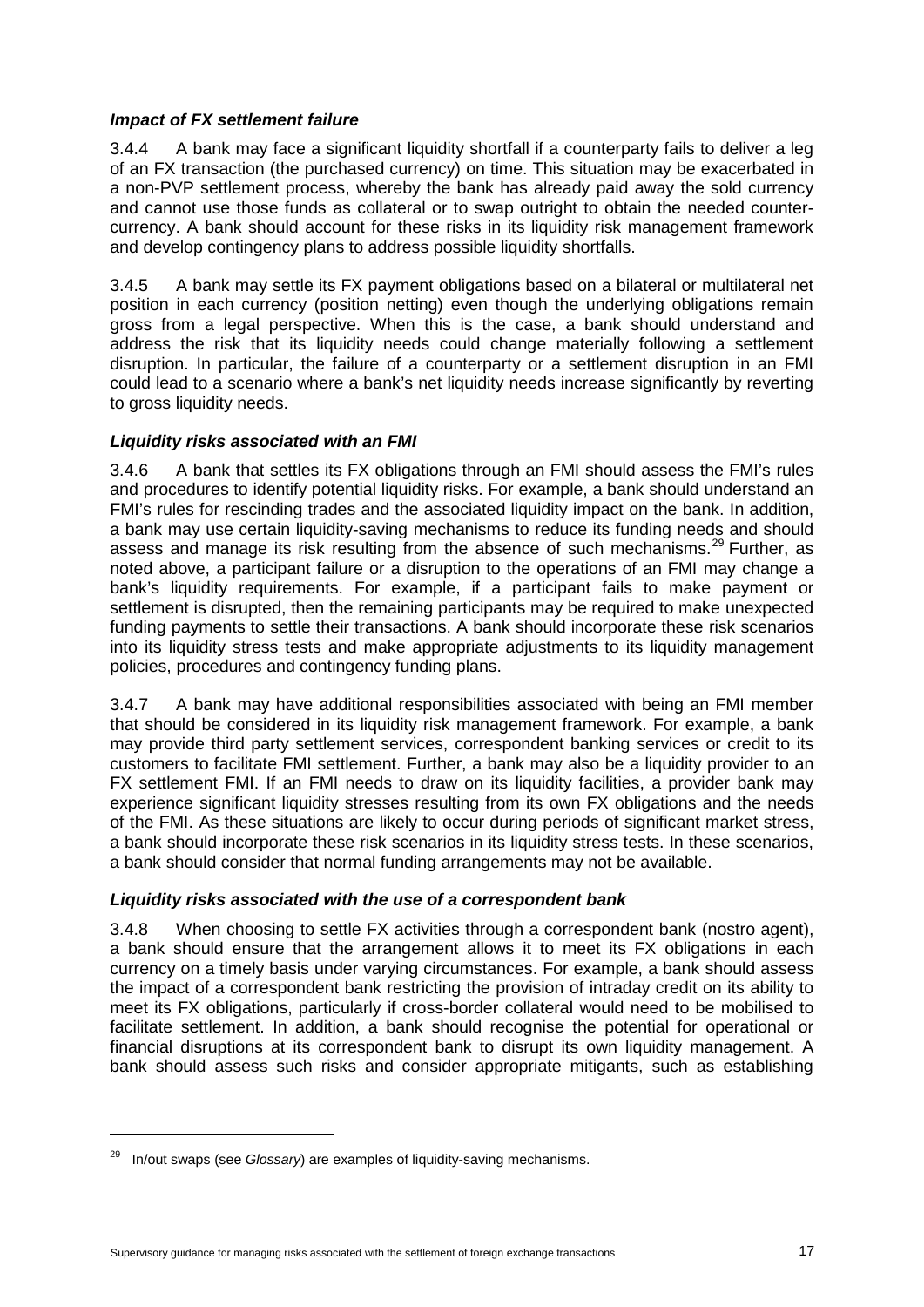alternative settlement arrangements to ensure it can continue to meet its FX obligations on time. [30](#page-21-0)

<span id="page-21-0"></span><sup>30</sup> See *Principles for Sound Liquidity Risk Management and Supervision*, BCBS, September 2008 – Principle 8.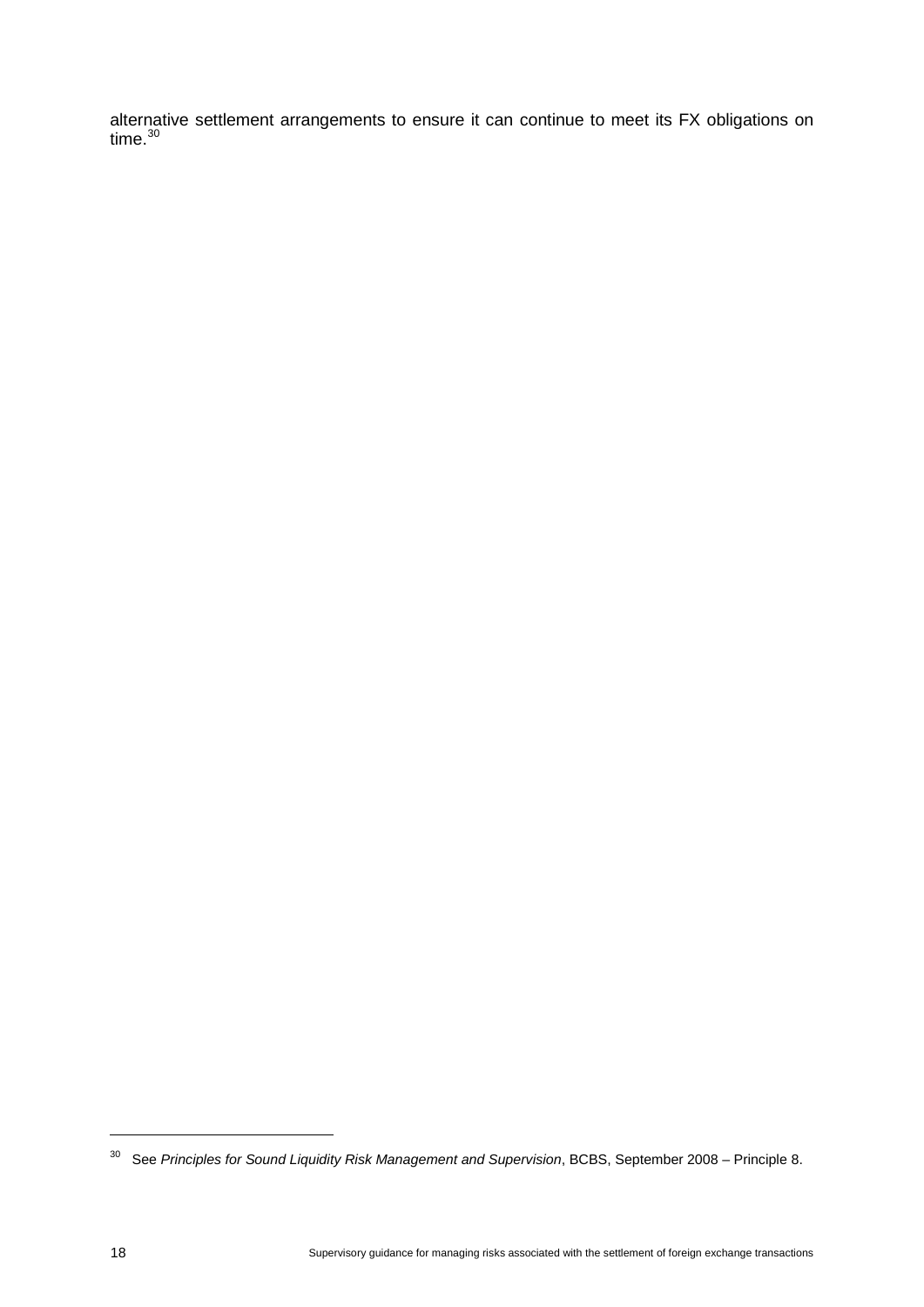# **Guideline 5: Operational risk**

*A bank should properly identify, assess, monitor and control its operational risks. A bank should ensure that its systems support appropriate risk management controls,*  and have sufficient capacity, scalability and resiliency to handle FX volumes under *normal and stressed conditions.* 

### **Key considerations**

- 1. A bank should ensure that its operational risks are appropriately represented in the bank's operational risk management framework.
- 2. A bank should maximise the use of straight-through processing (STP) and other effective means to control operational risks.
- 3. A bank should confirm trades in a timely manner, using electronic methods and standard settlement instructions, [31](#page-22-0) where practicable.
- 4. A bank should ensure that its systems have sufficient capacity and scalability to handle increasing and high-stress FX trading volumes.
- 5. A bank should monitor trading volumes in a timely manner to prevent them from reaching a critical level. A bank that engages in high-frequency trading, or has prime brokerage clients that engage in such activity, should monitor trading volumes in real-time and assess the potential for large FX trading spikes.
- 6. A bank should have robust business resiliency and continuity plans to manage its operational risks and complete its FX settlement obligations.

### *Operational risk management framework*

3.5.1 A bank should manage its operational risks in accordance with current international supervisory guidance.<sup>[32](#page-22-1)</sup> A bank should establish an operational risk management framework that identifies, assesses, monitors and controls a bank's operational risks. The framework should address the accuracy, capacity and resiliency of a bank's operational processes and systems for FX settlement. A bank should periodically reassess its operational risks, including risks that stem from changes in its FX portfolio (eg new products).

3.5.2 A bank's operational risks can arise from deficiencies in information systems, internal processes, personnel or disruptions from external events. These risks can lead to inadequacies in the accuracy, capacity and resiliency of a bank's operations and cause delays or errors in trading data or confirmation of FX trades. Further, operational risks can lead to losses resulting from the bank's failure to meet obligations on time, and create or exacerbate other risks (eg principal risk, replacement cost risk, liquidity risk, and reputational risk).

### *Straight-through processing (STP)*

-

3.5.3 A bank should maximise the use of STP by employing systems that automatically feed transactions, adjustments and cancellations from trade execution systems to other internal systems, such as operations and credit-monitoring systems. STP helps to ensure that data is disseminated quickly, accurately and efficiently throughout the bank, and allows for effective monitoring and control of risks from trade execution to settlement. For example,

<span id="page-22-0"></span> $31$  Standard settlement instructions may also be referred to as "standing settlement instructions."

<span id="page-22-1"></span><sup>32</sup> See *Principles for the sound management of operational risk*, BCBS, June 2011.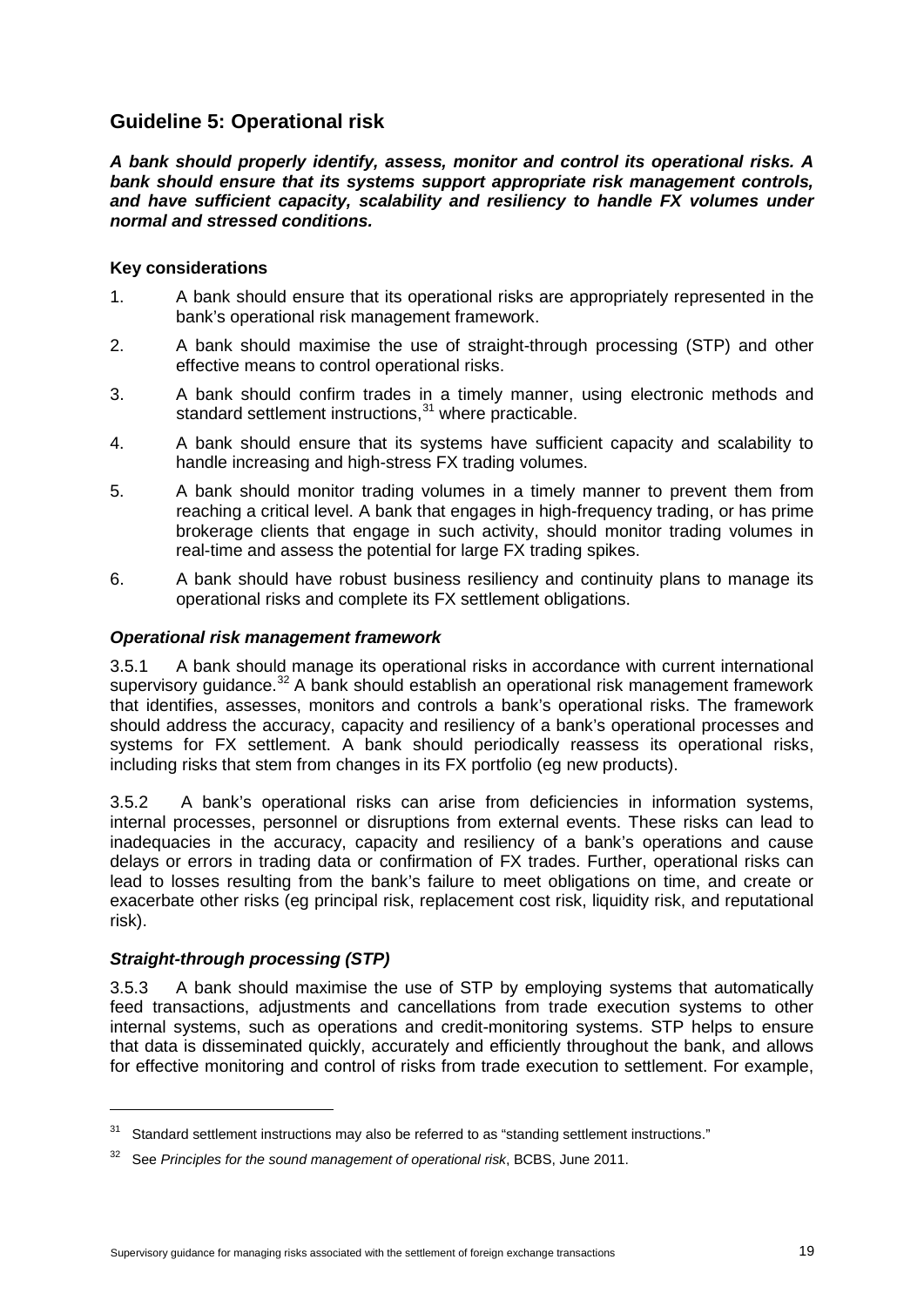STP can facilitate the timely confirmation of trades with counterparties and eliminate errors from manual processing. Maximising the use of STP, however, does not fully eliminate operational risk. In addition, STP systems require monitoring and sufficient capacity and scalability. In the event that STP systems are disrupted, a bank should have contingency procedures to continue its operations.

### **Trade confirmation**<sup>[33](#page-23-0)</sup>

3.5.4 A bank should establish processes and procedures that allow it to confirm, or affirm,<sup>[34](#page-23-1)</sup> FX trades as soon as practicable after execution to reduce the potential for losses. Where practicable, a bank should use electronic confirmations and standard settlement instructions to maximise use of STP and allow for prompt confirmation. Trade confirmations should be transmitted in a secure manner to mitigate the possibility of theft or fraudulent correspondence. As the confirmation process is a critical control tool, it should be independent from the trading division.

### *Capacity*

3.5.5 A bank should have a capacity management plan for its FX systems, including trading, credit monitoring, operations, prime brokerage and settlement systems. When assessing capacity needs, a bank should consider the sufficiency of FX systems and operational personnel.

3.5.6 A bank should ensure its FX systems have sufficient capacity and scalability to handle increasing and high-stress FX volumes. A bank's capacity plan should include forecasting of expected and high-stress capacity needs. The forecasts should consider the FX trading behaviour of the bank and its clients. In addition, a bank should also work with relevant FMIs when establishing capacity policies and high-stress capacity requirements.

3.5.7 A bank should ensure its FX systems are designed appropriately for the scale of its current and expected FX business activity. For example, a bank that offers FX prime brokerage services should ensure that the operational arrangements supporting its prime brokerage activities integrate seamlessly with the bank's FX systems and do not cause undue operational risk. Further, a bank should design its FX systems to accommodate the potential for large trading spikes in stress situations, as appropriate. Finally, a bank's FX systems should be flexible enough to meet changing operational needs.

3.5.8 The capacity plan should include timely monitoring of trading volumes and capacity utilisation of key systems. Volume monitoring is critical to a bank that engages in highfrequency trading or has prime brokerage clients that engage in such activity, and should be reflected in the robustness of their capacity management plan.<sup>[35](#page-23-2)</sup> A bank should monitor trading volumes in a timely manner to prevent them from reaching a critical level and assess the potential for large FX trading spikes.

<span id="page-23-0"></span><sup>&</sup>lt;sup>33</sup> A trade confirmation is legal evidence of the terms of an FX transaction. A confirmation should include trade details, settlement instructions and other relevant information to allow each counterparty to agree to the trade terms. Trade confirmations can take many forms, eg electronic confirmation messages, paper confirmations, or voice confirmations over a recorded phone line.

<span id="page-23-1"></span><sup>&</sup>lt;sup>34</sup> Trade affirmation involves signing and returning a counterparty trade notification or electronic confirmation.

<span id="page-23-2"></span><sup>35</sup> For more details on high-frequency trading, see *High-frequency trading in the foreign exchange market*, The Markets Committee of the Bank for International Settlements, September 2011.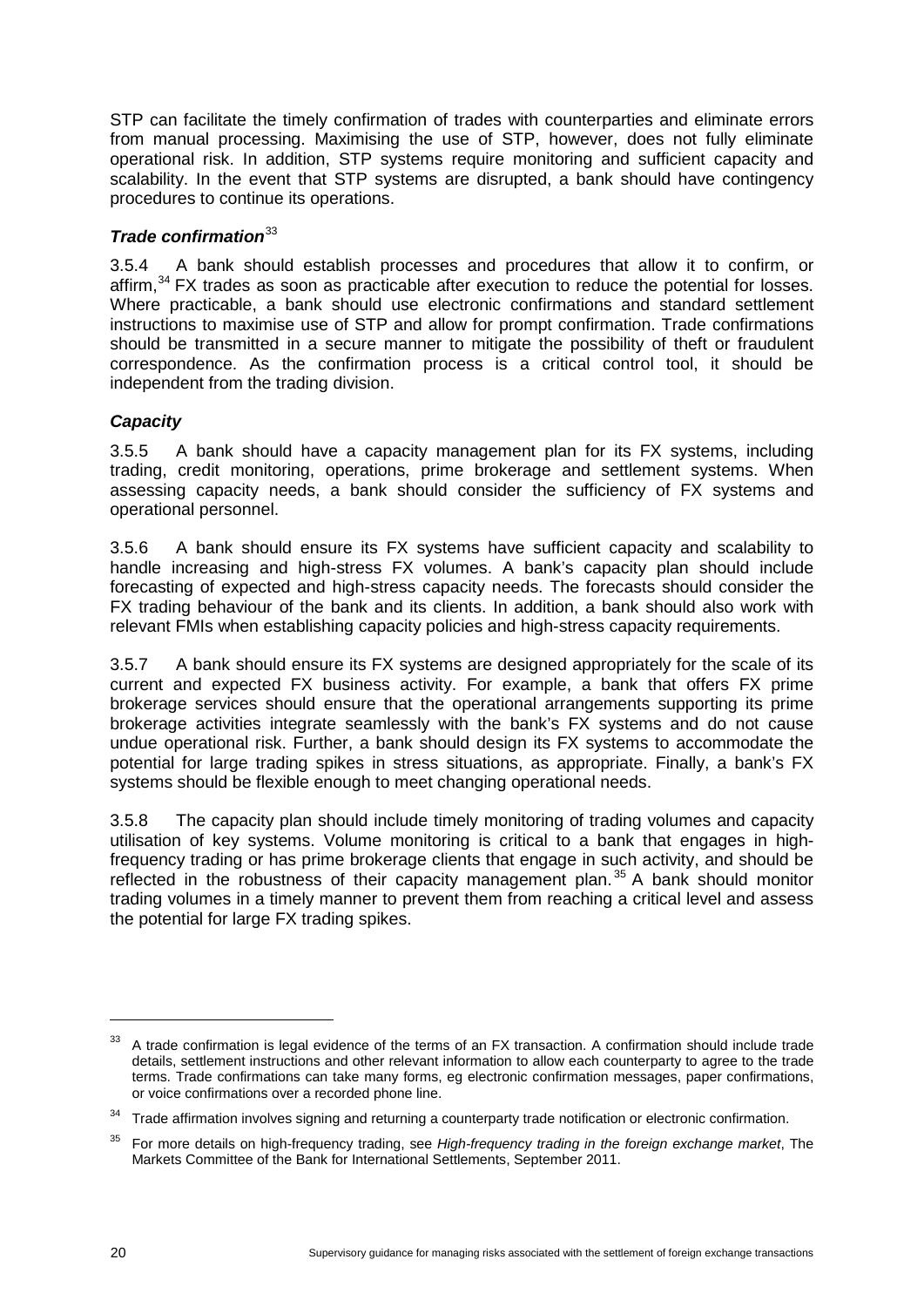### *Contingency planning*

3.5.9 A bank should develop and test its business resiliency and continuity plans to ensure continued operations following a disruption. A bank should identify and address various plausible events that could lead to disruptions in their FX-related operations and should have appropriate systems, backup procedures and staffing plans to mitigate such disruptions. Business continuity plans should be documented and periodically reviewed, updated and tested.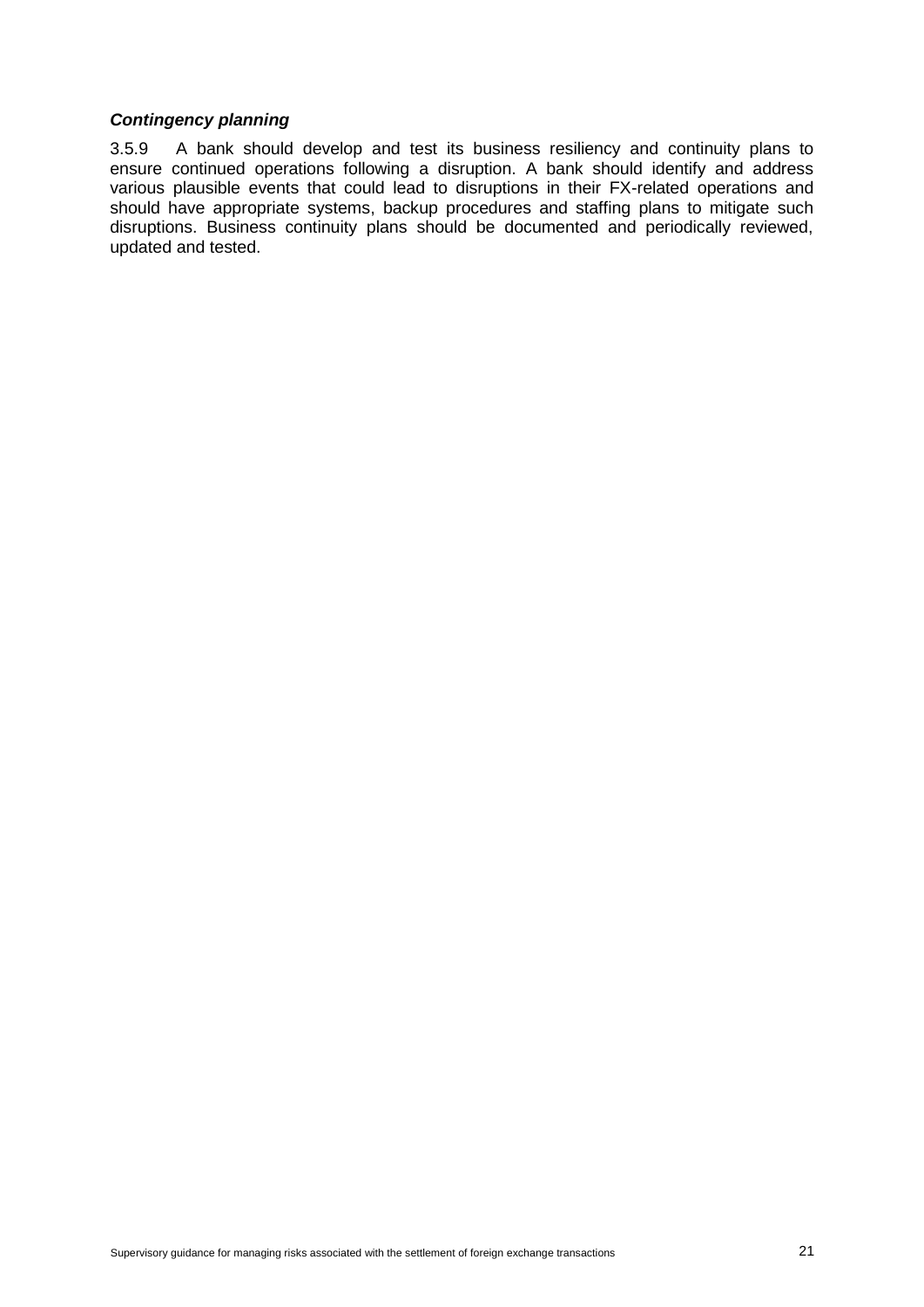# **Guideline 6: Legal risk**[36](#page-25-0)

### *A bank should ensure that agreements and contracts are legally enforceable for each aspect of its activities in all relevant jurisdictions.*

### **Key considerations**

- 1. A bank should ensure that netting and collateral agreements, including provisions for close-out netting and obligation netting, are legally enforceable in all relevant jurisdictions.
- 2. A bank should identify when settlement finality occurs so that it understands when key financial risks are irrevocably and unconditionally transferred as a matter of law.

### *Enforceability*

3.6.1 Contracts, and actions taken under contracts, should be legally enforceable with a high degree of certainty in all relevant jurisdictions even when a counterparty defaults or becomes insolvent.<sup>[37](#page-25-1)</sup> A bank should ensure that there is a high degree of certainty that contracts, and actions taken under such contracts, will not be subject to a stay beyond a *de minimus* period, voided or reversed.

3.6.2 A bank conducting business in multiple jurisdictions should identify, measure, monitor and control for the risks arising from conflicts of laws across jurisdictions. The identification of legal risk in various jurisdictions can be accomplished through (i) legal opinions commissioned by, and addressed to, a trade organisation of which a bank is a member; or (ii) legal opinions provided by the bank's in-house or external counsel who are licensed to practice law in the jurisdictions for which they are providing such opinions. All opinions should be reviewed for legal sufficiency by bank counsel, and be updated, on a regular basis.

3.6.3 Changes in law (eg new or changing legal restrictions on the use of currency) may adversely impact a bank's FX activities by rendering agreements and contracts unenforceable. A bank should have procedures to monitor for, and promptly assess, changes in law relevant to its FX agreements and contracts in jurisdictions in which it is doing business and jurisdictions of the currencies in which it transacts.

3.6.4 If a bank's agreements and contracts are not legally enforceable, a bank may find itself with significant unexpected and/or un-hedged foreign exchange obligations. The financial ramifications for a bank that has actively traded in that currency could be severe.

### *Settlement finality*

3.6.5 A bank should ensure that the legal opinions it obtains with respect to its agreements and contracts address the timing of when settlement finality occurs to identify when key financial risks are transferred. The legal opinions should also take into consideration the impact of relevant bankruptcy and insolvency laws and relevant resolution regimes. A bank needs to know with a high degree of certainty when settlement finality

<span id="page-25-0"></span>Legal risk is addressed as a separate guideline from operational risk in this guidance. However, under the Basel capital framework, the definition of operational risk includes legal risk, which considers the legal uncertainty or difference across jurisdictions associated with FX settlement.

<span id="page-25-1"></span>In particular, contracts, and actions taken under contracts, include close-out netting and obligation netting arrangements and collateral agreements.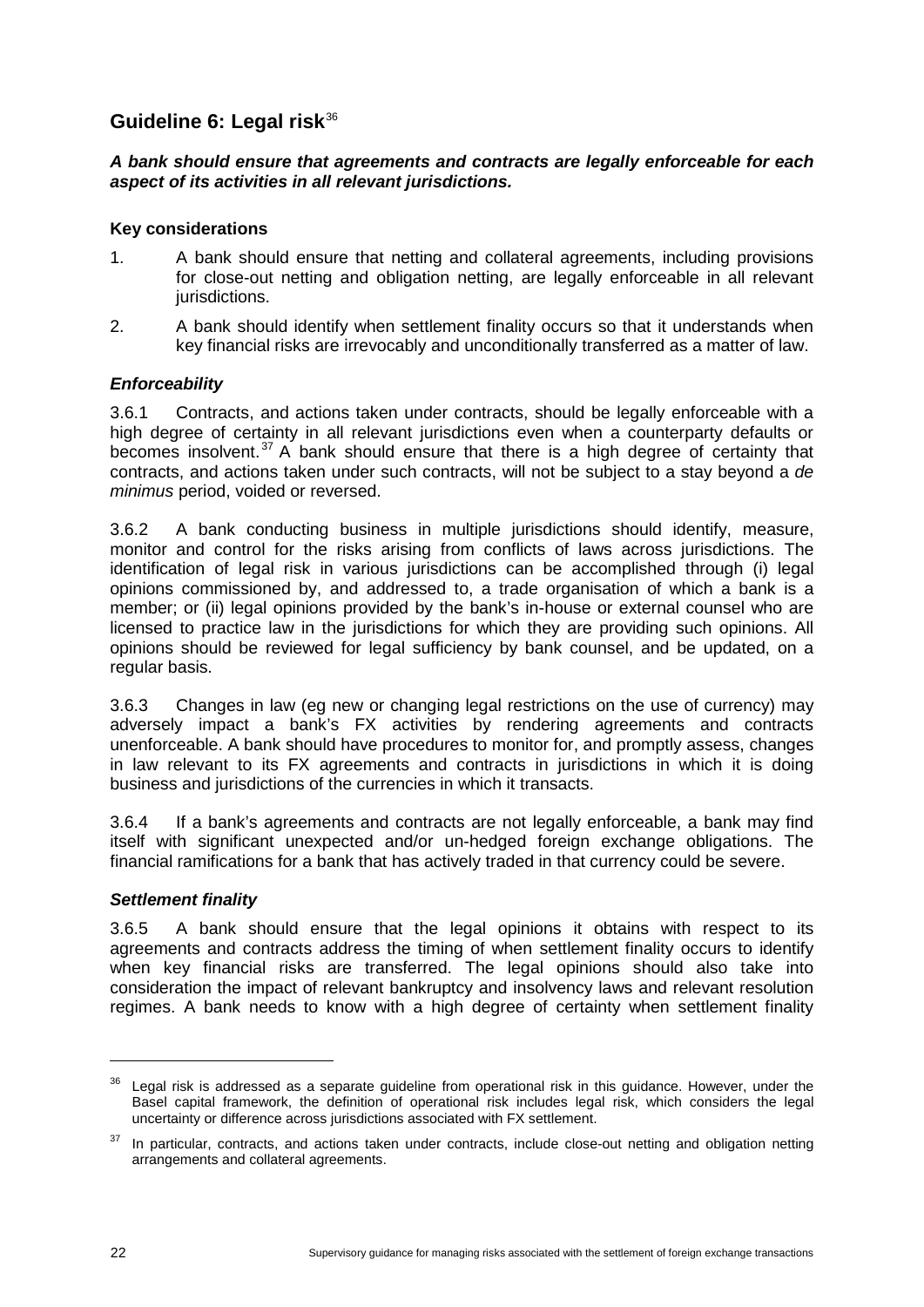occurs as a matter of law and plan for actions that may be necessary if settlement finality is not achieved as a matter of law.

3.6.6 A bank should ensure that contracts with correspondent banks (nostro agents) specify the point at which funds are received with finality, and the point at which instructions become irrevocable and unconditional, taking into consideration the impact of relevant bankruptcy and insolvency laws and relevant resolution regimes.

3.6.7 A bank should clearly communicate the legal status of on-us settlements so that their customers and counterparties know when finality of settlement is achieved as a matter of law.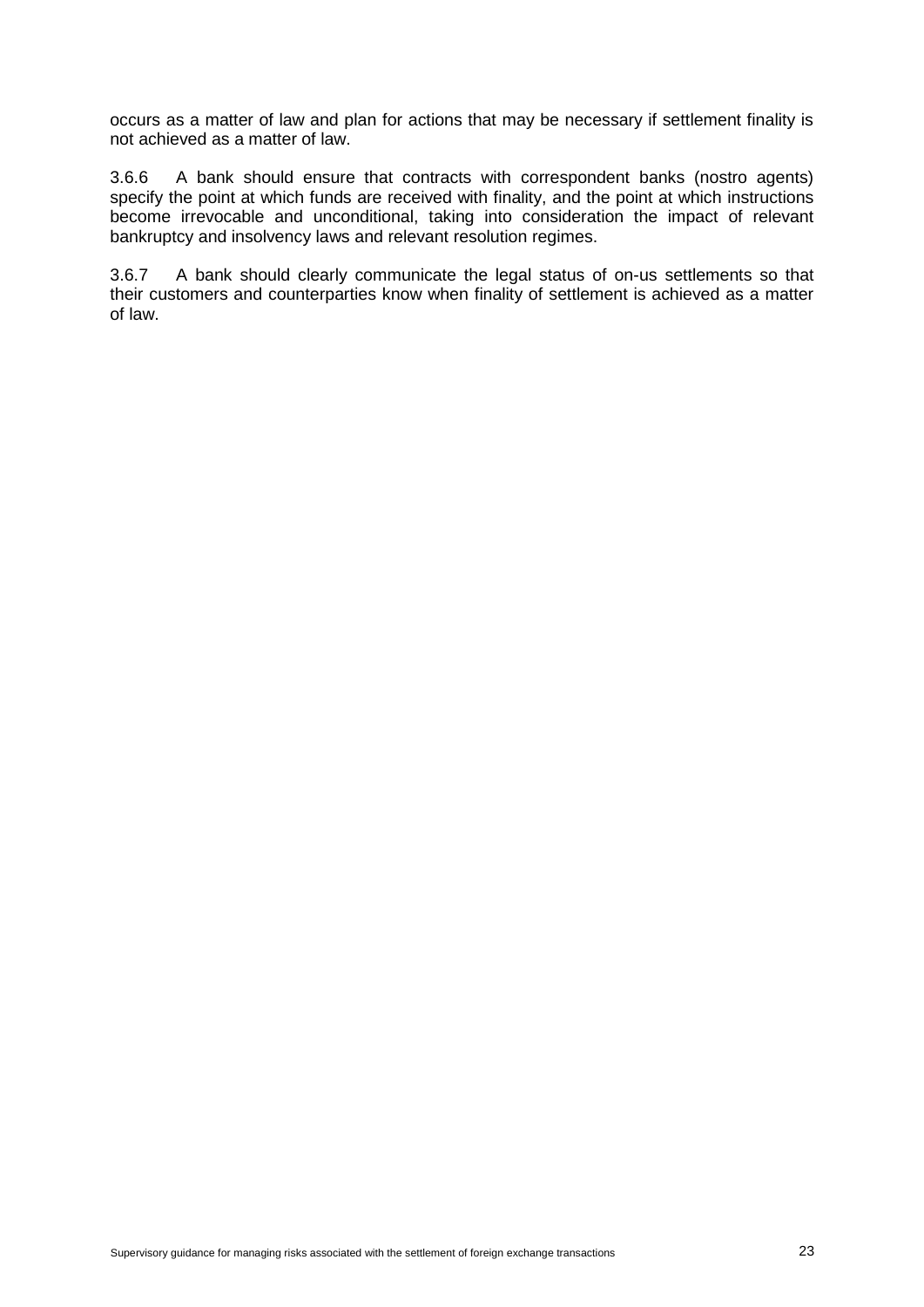# **Guideline 7: Capital for FX transactions**

*When analysing capital needs, a bank should consider all FX settlement-related risks, including principal risk and replacement cost risk. A bank should ensure that sufficient capital is held against these potential exposures, as appropriate.*

### **Key considerations**

- 1. A bank's analysis of its capital needs should complement the guidelines under the current Basel capital framework and address all FX settlement-related risks, including principal risk and replacement cost risk.
- 2. A bank should estimate the potential exposures associated with an FX transaction from the point of trade execution until it confirms that the trade has settled with finality during the reconciliation process (ie receipt of funds in account). The bank should ensure that sufficient capital is held against these potential exposures, as appropriate.
- 3. A bank should seek to create proper incentives or mechanisms to reduce risks associated with FX settlement (eg by differentiating and passing on the costs to business units based on the risk profiles of their transactions).

### *Analysing capital needs for FX transactions*

3.7.1 A bank's analysis of its capital needs should complement the current Basel capital framework and address all FX settlement-related risks, including principal risk and replacement cost risk. When incorporating FX settlement-related risks into the analysis, a bank should refer to the Basel capital framework for capitalising risks with similar characteristics. This should apply regardless of whether final determination of overall capital needs is based on jurisdictional regulations, supervisor-defined factors or internal factors.

3.7.2 A bank should estimate the potential exposures associated with FX settlementrelated risks and hold sufficient capital against them, as appropriate. The analysis should consider the impact of risk mitigants, internal controls and method of settlement on the size and duration of the risks. This analysis should also include any impact that the choice of settlement method may have on the bank's assumptions regarding the netting of replacement cost risk.

3.7.3 The estimation of potential exposures should consider the time from the point of trade execution until confirmation that the trade has settled with finality (ie reconciled the receipt of funds in the account). When considering the size and duration of FX settlementrelated risks, a bank's analysis should not be limited to the assumption that exposures end on the contracted date of settlement.<sup>[38](#page-27-0)</sup> Therefore, the bank's analysis should take into account relevant deadlines for unilateral payment cancellation (which may occur prior to settlement date) and timeframes for reconciliation processes (which may occur after settlement date). [39](#page-27-1)

<span id="page-27-0"></span><sup>&</sup>lt;sup>38</sup> Pillar I of the Basel capital framework covers a bank's replacement cost risk exposure from trade execution until the contracted date of settlement.

<span id="page-27-1"></span> $39$  See Guideline 2 for appropriate methods to measure the size and duration of principal risk.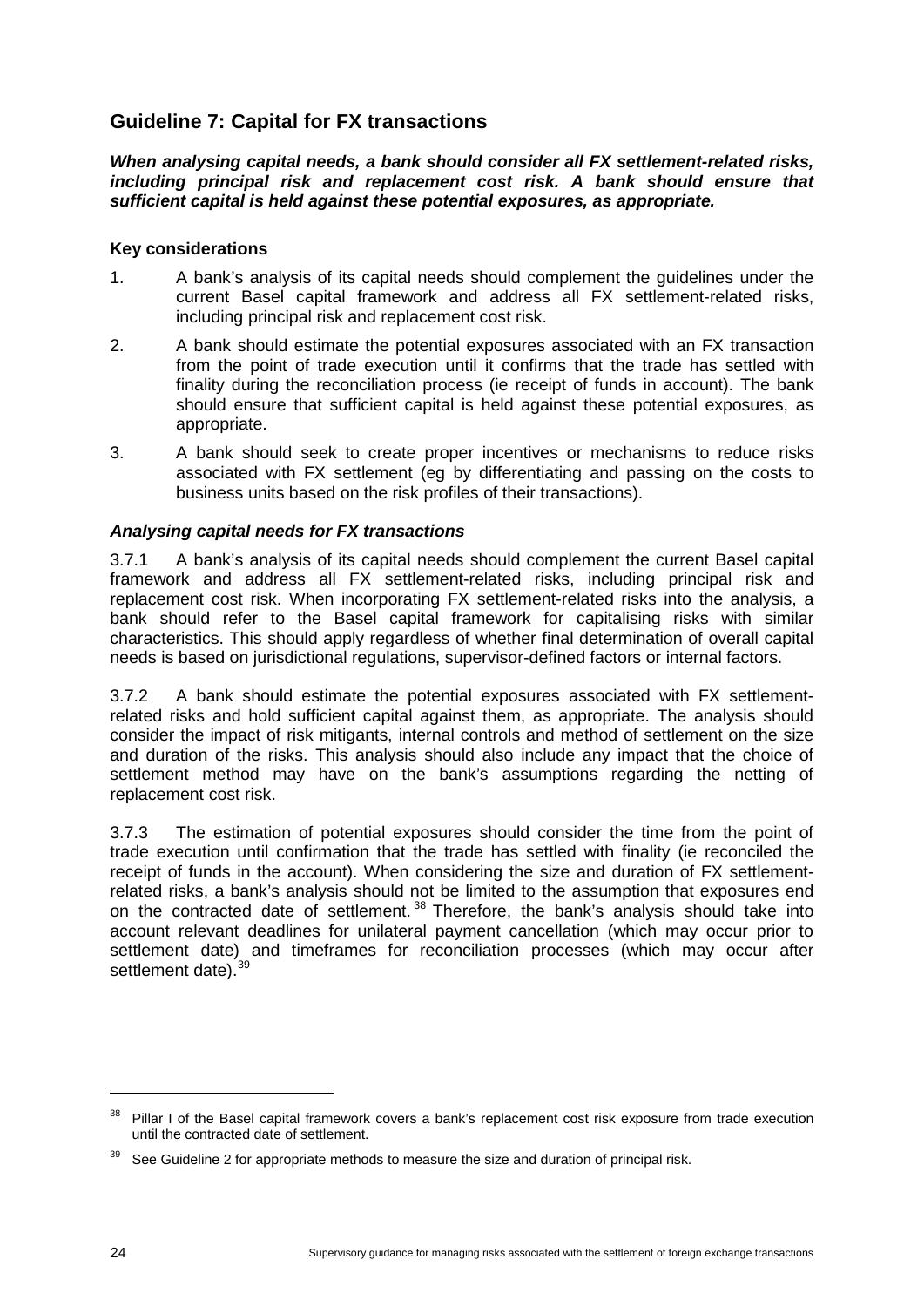#### *Incentives to reduce principal risk*

3.7.4 A bank should create an internal incentive structure, where practicable, that is aligned with its strategy to eliminate and reduce risks arising from FX settlement-related exposures. The cost of such exposures should be reflected in the bank's firm-wide strategy (eg by risk-based capital allocation). One way to establish incentives is by differentiating the costs or capital charges incurred by business units based on the risk profiles of their FX transactions, and passing those costs onto them as a balance sheet charge. For example, a business unit that executes a transaction settled via PVP would incur a lower cost for principal risk than a business unit that executes a transaction settled by traditional gross correspondent banking. Similarly, a business unit would typically incur a lower charge for replacement cost risk on transactions covered under a close-out netting arrangement than on transactions which are not covered by a close-out netting arrangement.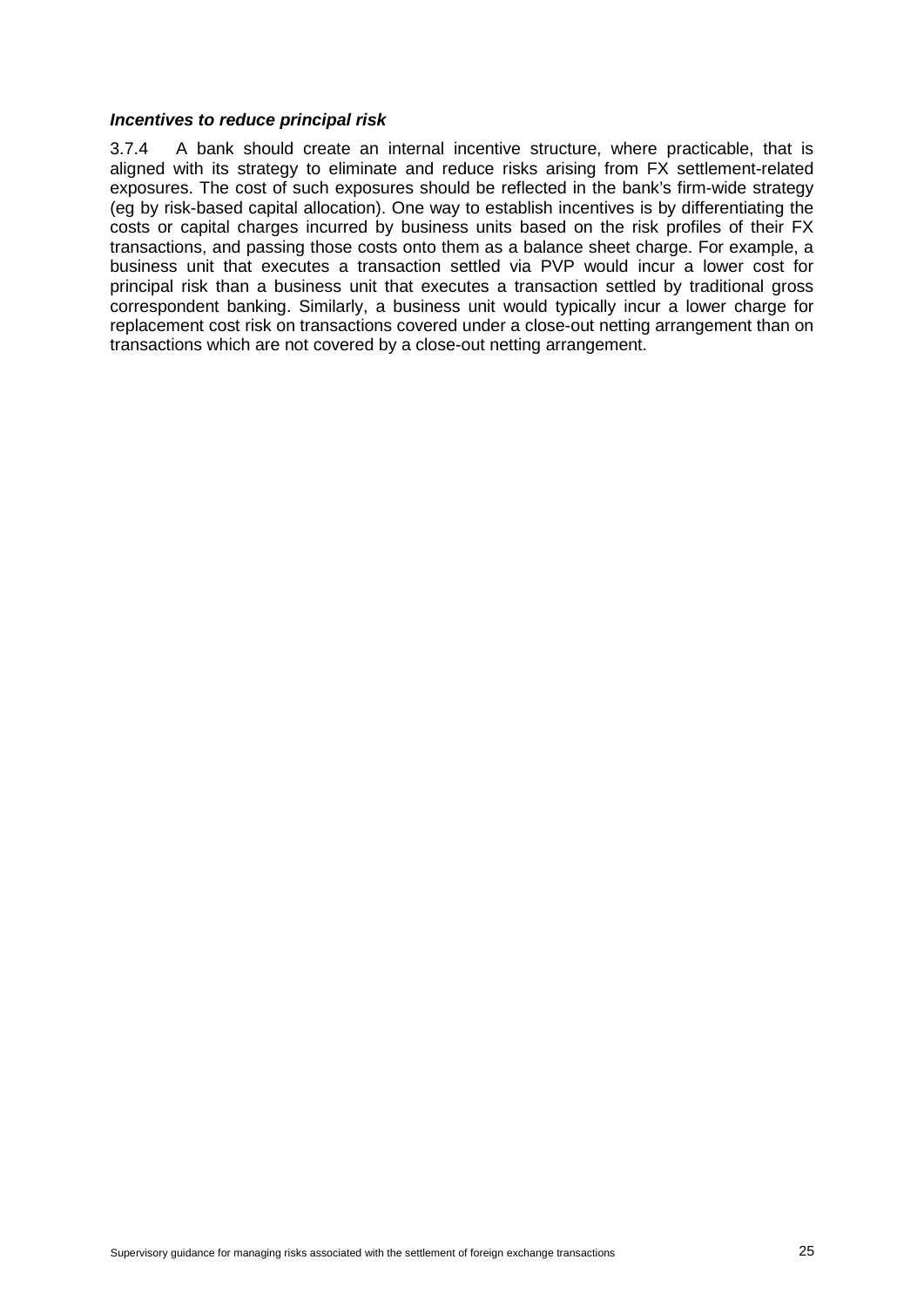# **Annex**

# **FX settlement-related risks and how they arise**

1. In the period between FX trade execution and final settlement, a bank is exposed to a number of different risks. The risks vary depending on the type of pre-settlement and settlement arrangements. A bank needs to understand the risks associated with FX transactions in order to adequately manage them.

2. Section A describes principal risk, replacement cost risk and liquidity risk. Section B identifies and describes the presence of operational and legal risks between trade execution and final settlement. Finally, Section C discusses the various pre-settlement and settlement arrangements and their impact on risks.

3. For the purposes of exposition, the risks are described from the point of view of "a bank" and a failed FX "counterparty" of that bank. Section A describes the risks relating to a single FX trade between a bank and its counterparty. This is generalised to multiple trades in Sections B and C.

# **A. Risks relating to counterparty failure to deliver the expected currency**

4. The three main risks associated with FX transactions are principal risk, replacement cost risk and liquidity risk, which arise due to the possibility that a counterparty may fail to settle an FX trade. This failure may be temporary (eg operational or liquidity problems of the counterparty) or permanent (eg counterparty's insolvency). A bank may become aware of a potential failure at any time between trading and the completion of settlement, particularly if the problem is due to insolvency. However, sometimes, it may only know that a problem has occurred on or after settlement day when it does not receive the currency that the counterparty was expected to deliver. Initially, a bank may not be able to identify the cause of the failure, nor determine whether the failure is temporary or permanent.

5. A bank is exposed to principal risk, replacement cost risk and liquidity risk until it receives the bought currency with finality.

### **Principal risk**

6. Principal risk is the risk that a bank pays away the currency being sold, but fails to receive the currency being bought. Principal risk can be the most serious risk because the amount at risk is equal to the full value of the trade.<sup>[40](#page-29-0)</sup>

7. Principal risk exists when a bank is no longer guaranteed that it can unilaterally cancel the payment of the currency it sold (the unilateral cancellation deadline). Given that a

<span id="page-29-0"></span><sup>&</sup>lt;sup>40</sup> The maximum loss is the principal value of the trade. The actual loss will depend on the outcome of the counterparty's insolvency proceedings.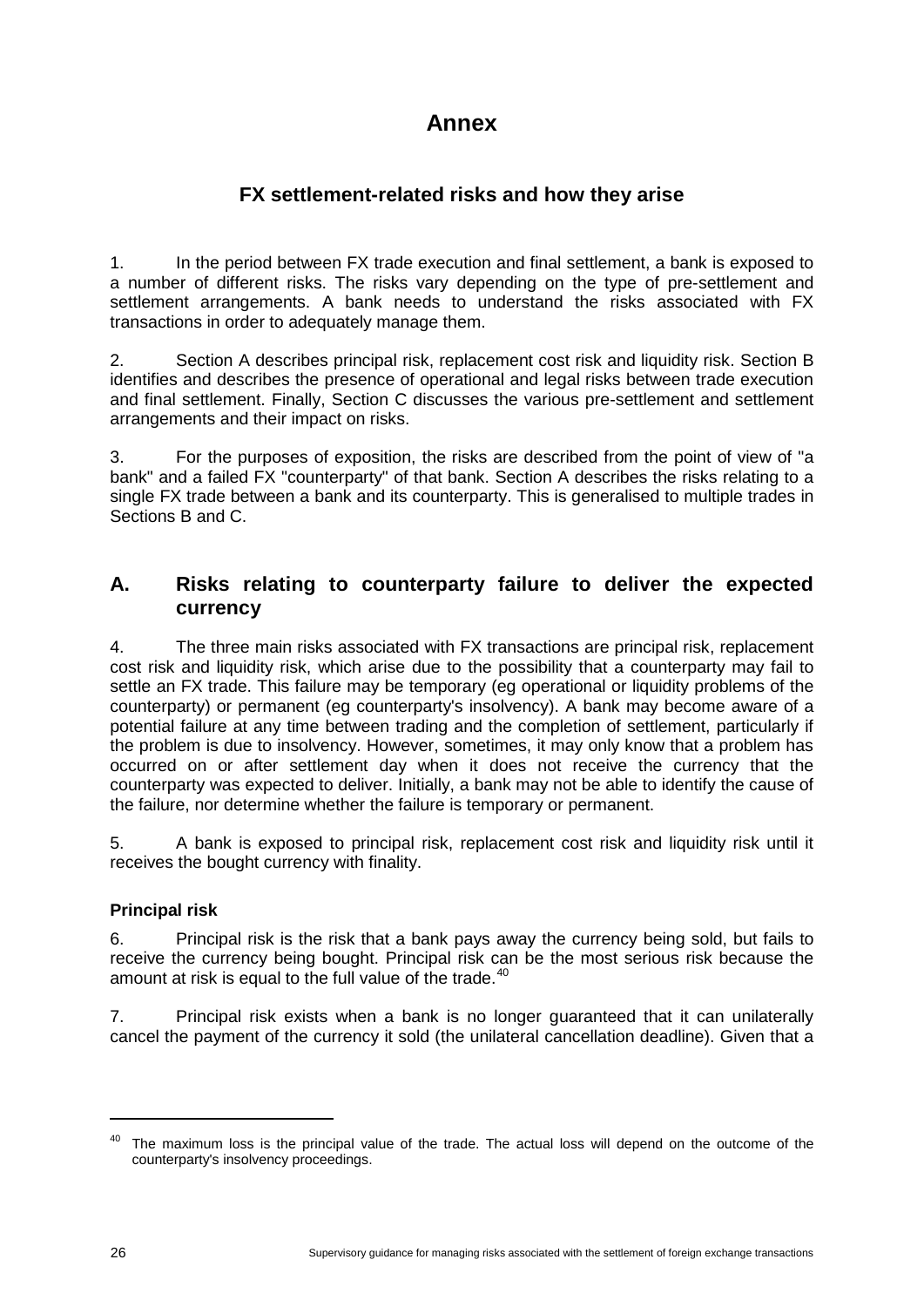bank's unilateral payment cancellation deadline may be one or more business days before the settlement date, this risk can last for a significant.<sup>[41](#page-30-0)</sup>

### **Replacement cost risk**

8. Replacement cost risk is the risk that an FX counterparty will default before a trade has settled and the bank must replace it with a new trade and a different counterparty at current market prices (potentially less favourable exchange rate). As such, the bank may incur a loss relative to the original trade. Replacement cost risk exists throughout the period between trade execution and final settlement.

### **Liquidity risk**

9. Liquidity risk is the risk that a counterparty will not settle an obligation for full value when due. Liquidity risk does not imply that a counterparty is insolvent since it may be able to settle the required debit obligations at some unspecified later time.

10. Liquidity risk exists in addition to replacement cost risk. Whether a default is just a replacement cost problem or turns into a liquidity shortage depends on whether a bank can replace the failed trade in time to meet its obligations or, at least, to borrow the necessary currency until it can replace the trade. In principle, liquidity risk can exist throughout the period between trade execution and final settlement. In practice, the probability of the problem materialising as a liquidity shortage and a replacement cost depends on many factors, including:

- *The timing of the default.* The closer the default is to the settlement date, the less time a bank has to make other arrangements.
- *Whether a bank has already irrevocably paid away the currency it is selling.* If so, the bank may have fewer liquid assets available to pay for the replacement trade or to use as collateral to borrow the currency it needs. $42$
- *The nature of the trade.* The less liquid the currency being purchased and/or the larger the value of the trade, the harder it may be to replace.

11. A bank may find it hard to predict the probability of a liquidity shortage, as it cannot make a sound judgment based solely on normal market conditions. However, there is a strong positive correlation between a counterparty default and illiquid markets (ie the default may be the cause of the market illiquidity or an effect of it). In addition, trades that are easy to replace in normal conditions may be impossible to replace when markets are less liquid and experiencing stressed conditions.

# **B. Operational and legal risks**

-

12. A bank may also face FX settlement-related risks caused by weaknesses in its own operations and weaknesses in the legal enforceability of contractual terms and the governing law applicable to its transactions. If a bank has inadequate operational capabilities or if there are weaknesses in the legal basis for the pre-settlement and settlement arrangements, it can

<span id="page-30-0"></span><sup>41</sup> For more information on how principal risk arises when settling FX trades, see *Progress in reducing foreign exchange settlement risk*, CPSS, May 2008.

<span id="page-30-1"></span> $42$  In this case, FX settlement-related principal risk will also exist.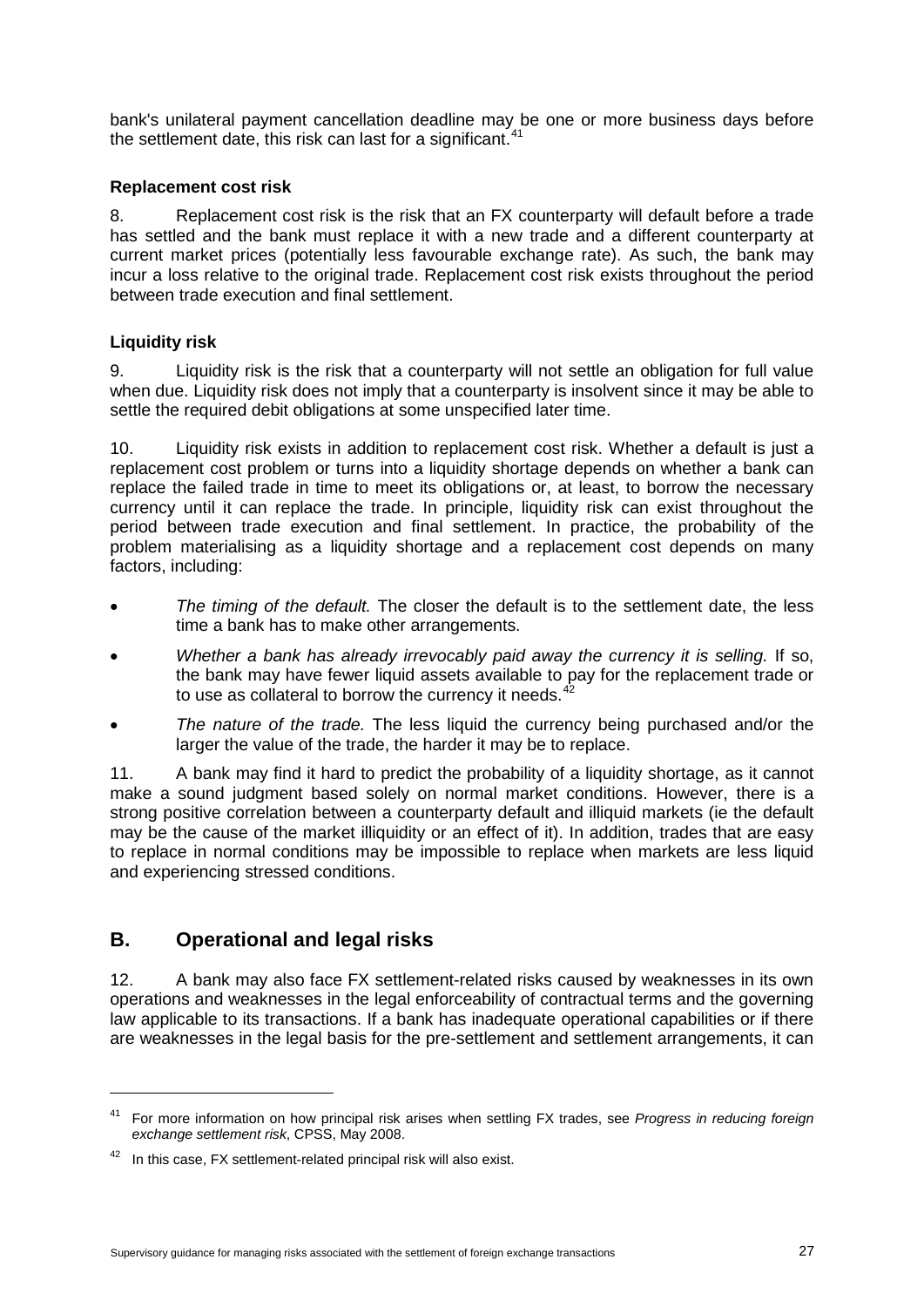face increased principal risk, replacement cost risk and liquidity risk relating to counterparty failure.

13. Operational risk is the risk of loss due to external events or inadequate or failed internal processes, people and systems. This definition includes legal risk and excludes strategic and reputational risk.

14. Inadequate skills and insufficient processing capacity may increase potential exposures. These weaknesses can cause operational delays, inaccurate confirmation and reconciliation, or an inability to quickly correct or cancel payment instructions.

15. Legal risk occurs when a counterparty's contractual FX obligations are non-binding, unenforceable and subject to loss because (i) the underlying transaction documentation is inadequate; (ii) the counterparty lacks the requisite authority or is subject to legal transaction restrictions; (iii) the underlying transaction or contractual terms are impermissible and/or conflict with applicable law or regulatory policies; or (iv) applicable bankruptcy or insolvency laws limit or alter contractual remedies.

16. Legal problems may affect settlement of a foreign exchange transaction. Legal issues may compromise the legal robustness of netting, the enforceability of unilateral cancellation times or certainty about the finality of the receipt of currency.

## **C. Impact of pre-settlement and settlement arrangements on risks**

17. FX settlement-related risks may be affected by the type of pre-settlement and settlement arrangements used by a bank. Risk implications for the most common arrangements are described below. This section focuses on the implications for the risks related to counterparty failure described in Section A. Different pre-settlement and settlement arrangements can also impact the operational and legal risks described in Section B – some arrangements may be operationally more complex, require more demanding risk management or create different legal risks. However, since these implications can vary from bank to bank and depend on specific circumstances, they are not covered in this section.

### **Bilateral close-out netting**

18. Legally robust and enforceable netting arrangements can be a safe and efficient method for reducing settlement exposures. Bilateral close-out netting is a specific type of netting that establishes a close-out payment based on the net present value of future cash flows between a bank and a defaulting counterparty. This involves two counterparties entering into a formal bilateral agreement stipulating that, if there is a defined "event of default" (eg insolvency of one of the counterparties), the unpaid obligations covered by the netting agreement are netted. The value of those future obligations is calculated to a net present value, usually in a single-base currency. Thus, a series of future dated cash flows is reduced to one single payment due to, or from, the closed-out counterparty.

19. Legally enforceable close-out netting reduces principal risk, replacement cost risk, liquidity risk and operational risk for unsettled future obligations. Without close-out netting, a bank may be required to make principal payments to a defaulted counterparty. This risk is particularly relevant in jurisdictions without statutory provision – or with weak or ineffective provision – for offset of obligations with a defaulted counterparty. Thus, a bank may face gross principal risk, replacement cost risk and liquidity risk on transactions not covered by a legally enforceable netting agreement.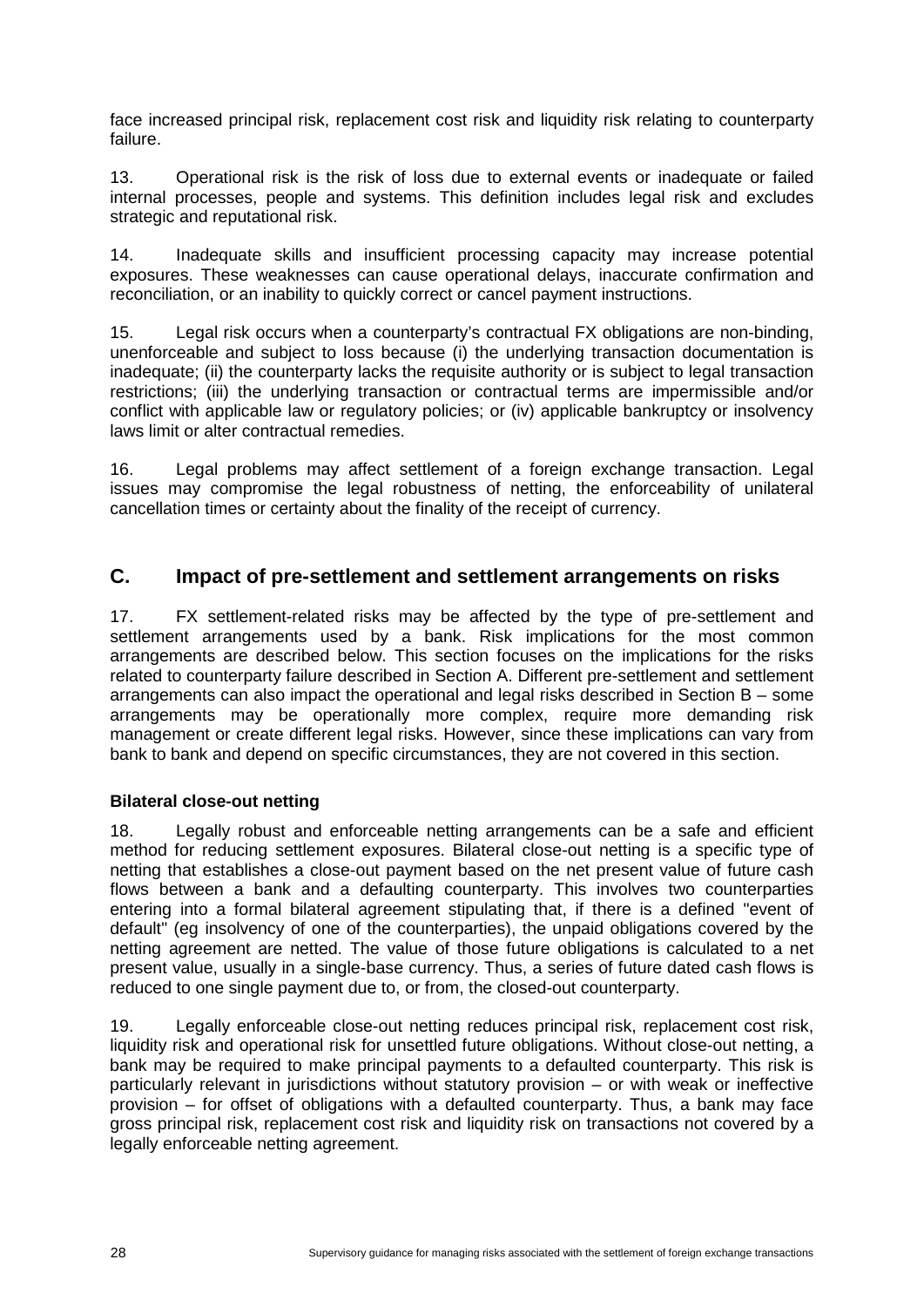### **Bilateral obligation netting**

20. Under bilateral obligation netting, FX transactions between two counterparties due to settle on a certain date are netted to produce a single obligation to pay in each currency on that date (ie each counterparty has an obligation to pay a single amount in those currencies in which it is a bilateral net seller). Those net amounts are likely to be smaller than the original gross amounts, reducing principal and liquidity risks. Obligation netting can take different forms (eg netting by novation) and may vary by jurisdiction. Their effectiveness depends on the legal soundness of the contractual terms.

### **Collateral arrangements**

21. If netting is accompanied by a collateral arrangement, replacement cost risk can be reduced further. A collateral arrangement is where the counterparty with the negative net position provides financial assets to the other counterparty in order to secure that obligation. Collateral could be taken to cover only price movements that have already occurred. However, in this case, if there is a counterparty default, a bank is still exposed to further movements that may occur between the time collateral was last taken and the time that the bank succeeds in replacing the trade (potential future exposure). Further protection can be achieved if collateral is also taken to cover the potential future exposure. Since the actual size of this exposure cannot be determined until after the event, the degree of additional protection depends on the assumptions made when calculating the collateral amount.<sup>[43](#page-32-0)</sup> Note that such collateral arrangements are typically not used to provide protection against liquidity or principal risk.

#### **Settlement via traditional correspondent banking**

22. Under this settlement method, each counterparty to an FX trade transfers to the other counterparty the currency it is selling, typically using their correspondent banks for the currencies concerned. Once a payment instruction is irrevocable, the full amount being transferred is subject to principal risk, replacement cost risk and liquidity risk.

### **On-us settlement**

-

23. On-us settlement is where both legs of an FX transaction are settled across the books of a single institution. The institution provides accounts to both counterparties to an FX transaction in both currencies. The account provider debits one of its customer's accounts and credits the other, while making opposite debits and credits to its own account. Those credits can be made at different times (in which case the account provider may be exposed to principal risk from its customer) or simultaneously (via PVP). Irrespective of whether they face principal risk, the bank and customer still face "normal" credit risk to each other after the return leg has settled.

#### **Payment-versus-payment settlement**

24. Payment-versus-payment (PVP) settlement is a mechanism that ensures the final transfer of a payment in one currency if, and only if, a final transfer of a payment in another currency occurs, thereby removing principal risk. There are various forms of PVP settlement

<span id="page-32-0"></span><sup>43</sup> As with any collateral arrangement, there is a risk that the value of the collateral may decline. Thus, the degree of protection against both current and potential future exposure also depends on the type of collateral and the haircut applied.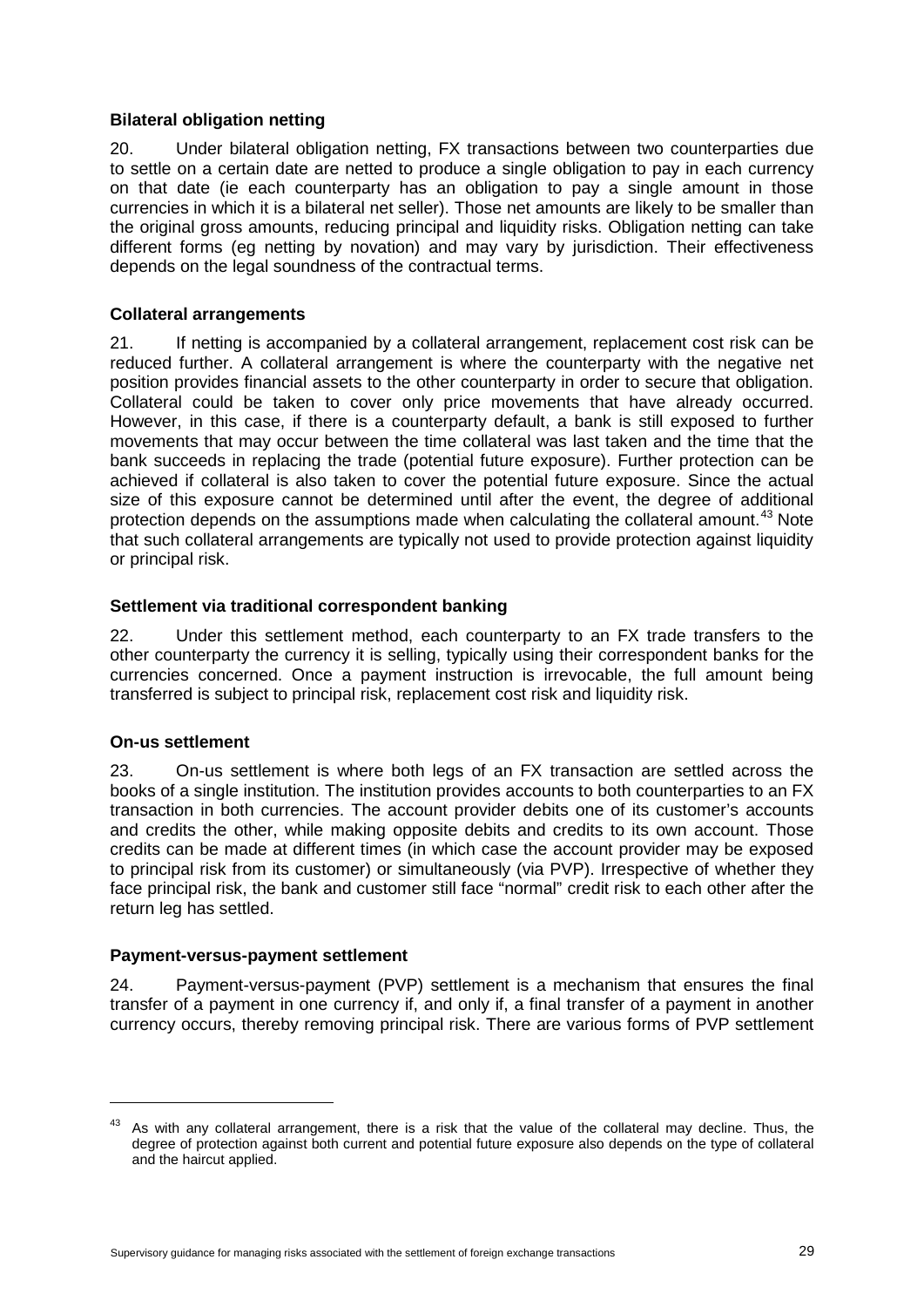arrangements, including the type offered by CLS Bank International (CLS Bank).<sup>[44](#page-33-0)</sup> Another form consists of a link between payment systems in the two currencies, where a payment is made in one system if, and only if, payment is made in the other system. PVP arrangements do not guarantee settlement. In a basic PVP arrangement, a trade will settle only if a bank and its counterparty pay in the correct amount. If the counterparty fails to pay in, a bank will receive back the currency it was selling, thus providing protection against principal risk. However, it will still be short on the currency that it was buying and face liquidity risk equal to the full amount of that currency, as well as the replacement cost risk on that amount.

### **Central clearing**

25. A central counterparty (CCP) is an entity that interposes itself between counterparties to trades in a financial market, thus, becoming the buyer to every seller and the seller to every buyer. In this way, a form of multilateral obligation netting is achieved among the original counterparties. Currently, CCPs for FX trades involving an exchange of payments at settlement are rare, but they may become more widespread in the future.

### **Indirect participation in settlement or CCP arrangements**

26. A bank may choose to be an indirect participant of a settlement or CCP arrangement – ie a customer of a direct participant. In this case, the FX settlement-related risks a bank faces will depend, in part, on the exact terms of the service provided by the direct participant. Thus, the risks associated with indirect participation may not be the same as those associated with direct participation.

<span id="page-33-0"></span><sup>44</sup> For a description of the CLS system, see *Progress in reducing foreign exchange settlement risk*, CPSS, May 2008, Annex 4.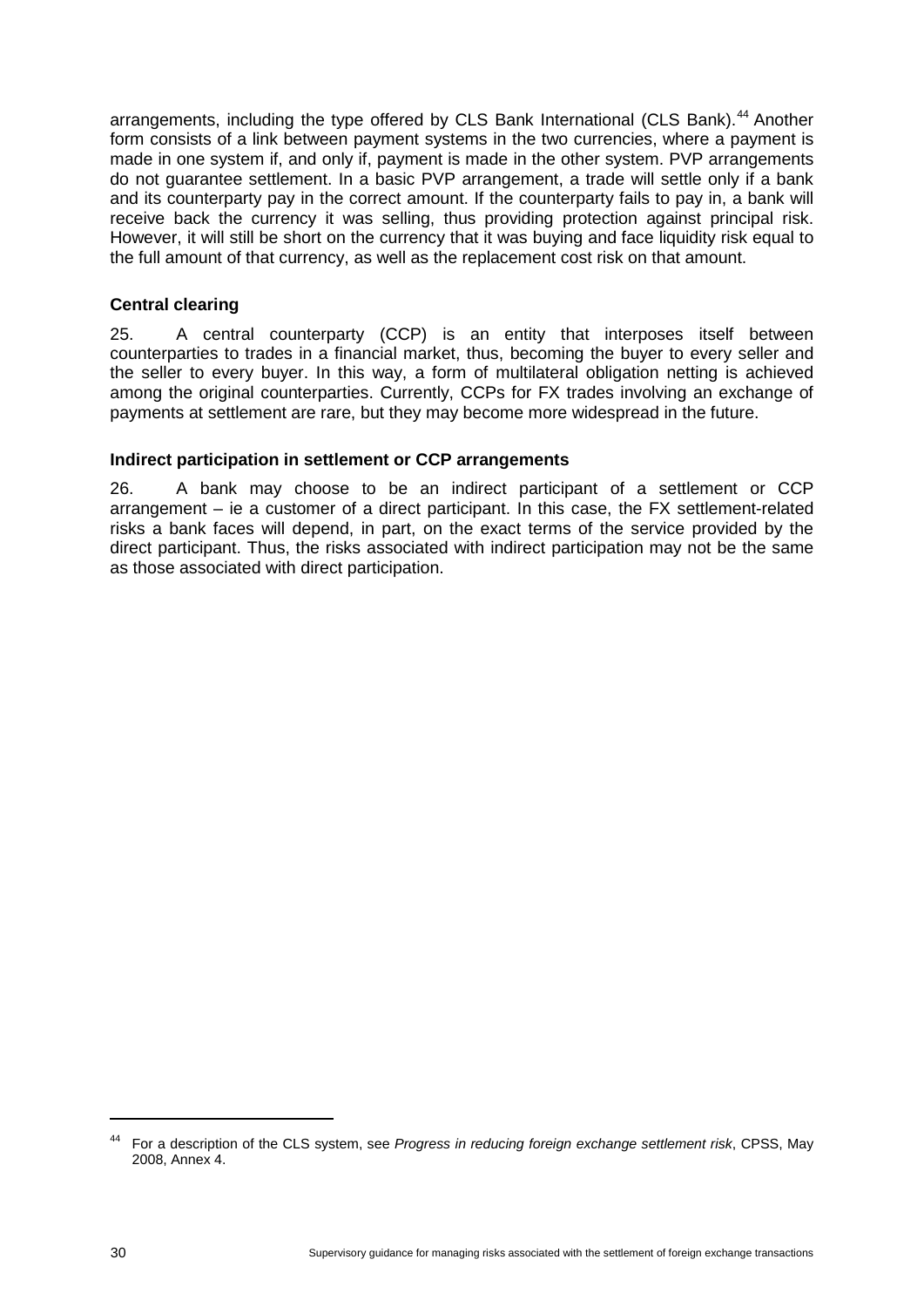### **Glossary**

- Bilateral netting The A general term describing an arrangement to offset the obligations between two parties to a single bilateral obligation. The obligations covered by the arrangement may arise from financial contracts, transfers or both.
- Bilateral obligation netting A form of netting where two counterparties agree (via a legally-enforceable netting agreement) to settle transactions by making or receiving a single payment in each of the currencies (ie each counterparty has an obligation to pay a single amount in those currencies in which it is a bilateral net seller). This reduces the value at risk by replacing multiple gross obligations (that would, otherwise, be settled on a trade-by-trade basis) with one netted obligation.
- Capital adequacy Consideration within the broader risk management infrastructure of the bank's internal analysis of its capital needs, including under adverse scenarios where risks and potential related losses may be amplified.
- Central counterparty (CCP) An entity that interposes itself between counterparties to trades in a financial market, becoming the buyer to every seller and the seller to every buyer.
- Close-out netting A form of netting which occurs following some predefined events, such as default. Close-out netting establishes a close-out payment based on the net present value of future cash flows due between a bank and a defaulting counterparty. Close-out netting is intended to reduce exposures on open contracts with a defaulting counterparty. (Also referred to as "default netting," "open contract netting" or "replacement contract netting").
- CLS Bank International (CLS Bank) Owned by the foreign exchange community, CLS Bank operates a multi-currency PVP cash settlement system to mitigate settlement risk in the foreign exchange market.
- Confirmation The process in which the terms of a trade are verified by market participants or by a central entity. When direct participants execute trades on behalf of indirect market participants, trade confirmation occurs on two separate tracks: verification of the terms of the trade between direct participants and verification of the intended terms between each direct participant and the indirect participant for whom the direct participant is acting (also referred to as "affirmation").
- Contingency planning The development of practical and credible plans to promote resiliency during periods of severe financial distress and to facilitate a rapid resolution. The plans should ensure access to relevant information in a crisis and help evaluate resolution options.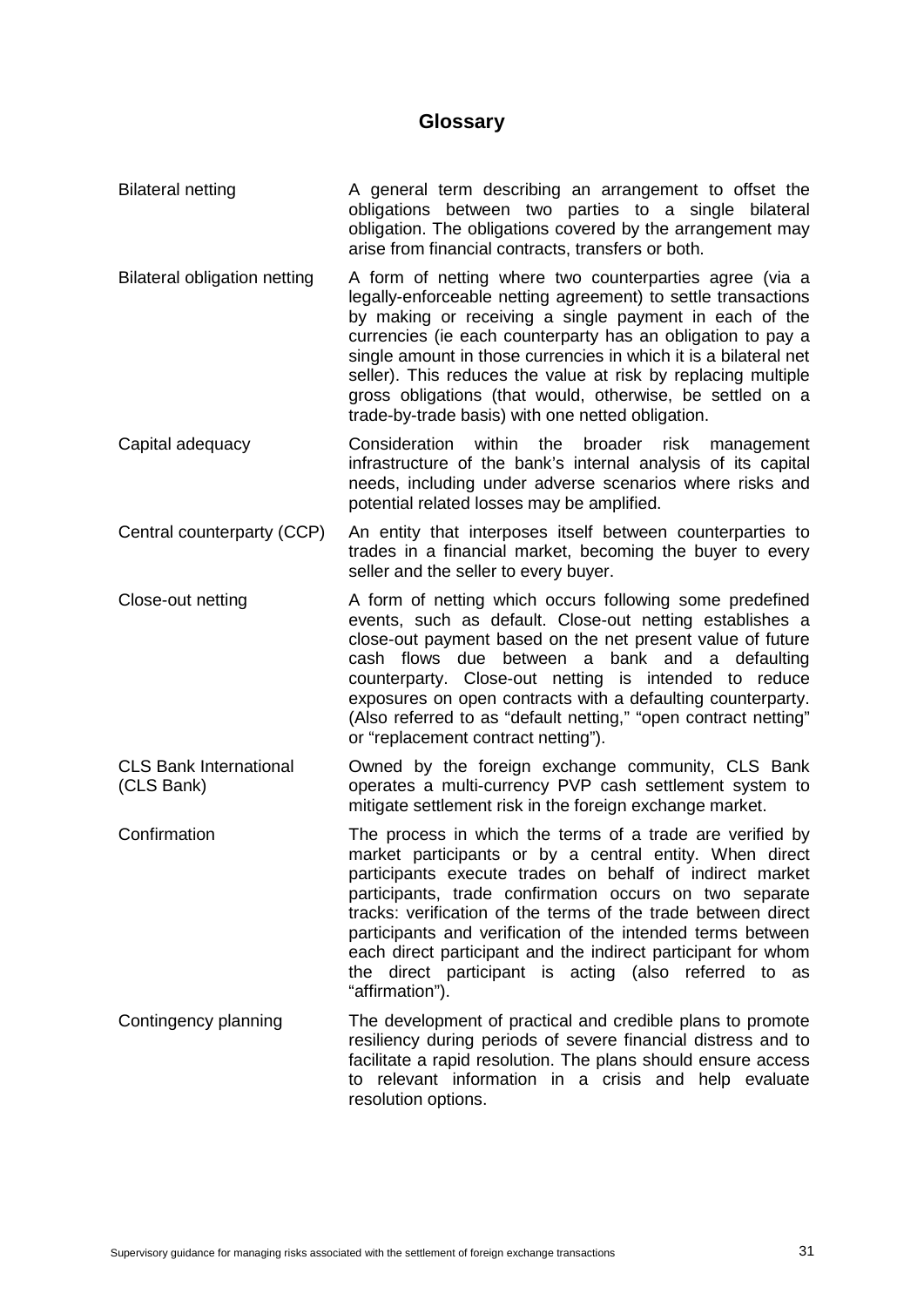| Correspondent banking | An arrangement in which one bank (correspondent) holds<br>deposits owned by other banks (respondents) and provides<br>payment and other services to those respondent banks.<br>Such arrangements may also be known as "agency<br>relationships" in some domestic contexts. In international<br>banking, balances held for a foreign respondent bank may<br>be used to settle FX transactions. Reciprocal correspondent<br>banking relationships may involve the use of nostro and<br>vostro accounts to settle foreign exchange transactions. |
|-----------------------|-----------------------------------------------------------------------------------------------------------------------------------------------------------------------------------------------------------------------------------------------------------------------------------------------------------------------------------------------------------------------------------------------------------------------------------------------------------------------------------------------------------------------------------------------|
|-----------------------|-----------------------------------------------------------------------------------------------------------------------------------------------------------------------------------------------------------------------------------------------------------------------------------------------------------------------------------------------------------------------------------------------------------------------------------------------------------------------------------------------------------------------------------------------|

Credit support annex (ISDA CSA) A legal document that regulates credit support (collateral) for derivative transactions. It is one of the four parts that make up an ISDA master agreement, but is not mandatory. A CSA defines the terms or rules under which collateral is posted or transferred between swap counterparties to mitigate the credit risk arising from "in the money" derivative positions. Terms include thresholds, minimum transfer amounts, eligible securities and currencies, haircuts applicable to eligible securities and rules for settling or resolving disputes over valuation of derivative positions.

Currency swap An agreement between two parties to exchange aspects (namely the principal and/or interest payments) of a loan in one currency for equivalent aspects of a loan in another currency at some point in the future according to a specified formula. Currency swaps are over-the-counter derivatives and are closely related to interest rate swaps. However, unlike interest rate swaps, currency swaps generally involve the exchange of the principal. (Also known as a "crosscurrency swap").

Derivatives Financial contracts whose values depend on the value of one or more underlying reference assets, rates, currencies or indices.

Enforceable A legal document, agreement, right or obligation is enforceable if the party obligated can be forced or ordered to comply through a legal process.

Fail **A** failure to settle a transaction on the contractual settlement date, usually due to technical or temporary difficulties. Fails typically arise from operational problems, while "defaults" arise from credit or solvency problems. (Also known as a "failed transaction").

Financial market infrastructure (FMI) A multilateral system among participating institutions, including the operator of the system, used for purposes of clearing, settling or recording payments, securities, derivatives or other financial transactions.

FX forward **A** contract between two parties that agree to buy or sell an amount of currency against a second currency at a specified future date (more than two business days later) and at an agreed-upon rate on the date of the contract.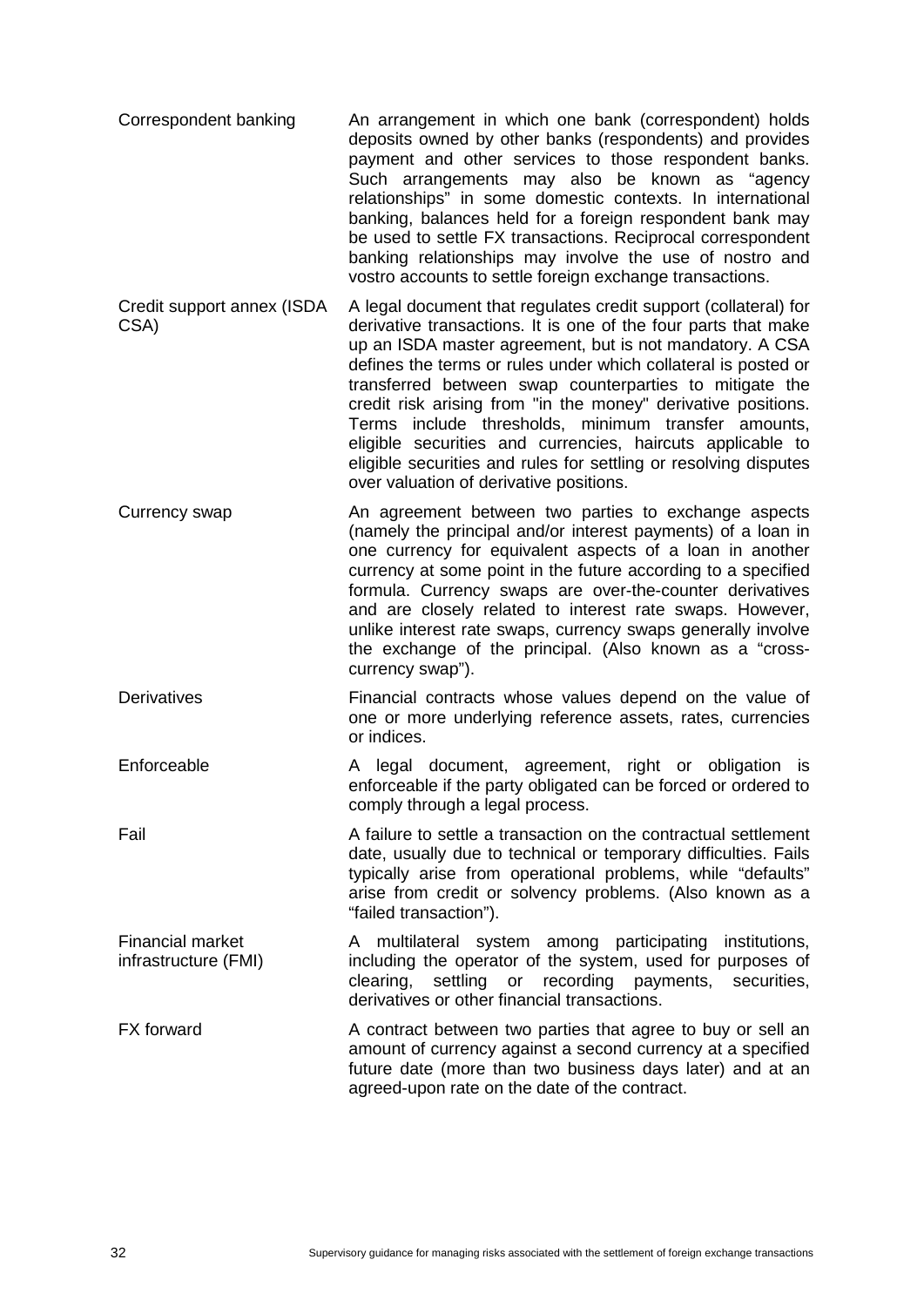| FX swap                                       | A contract between two parties that simultaneously agree to<br>buy or sell an amount of currency against a second currency<br>at an agreed-upon rate; and to resell or repurchase the same<br>currency at a later date with the same counterparty, also at<br>an agreed-upon rate.                                                                                                                                                                                                                                                                              |
|-----------------------------------------------|-----------------------------------------------------------------------------------------------------------------------------------------------------------------------------------------------------------------------------------------------------------------------------------------------------------------------------------------------------------------------------------------------------------------------------------------------------------------------------------------------------------------------------------------------------------------|
| Governance                                    | The set of relationships among a bank's board of directors,<br>management, shareholders and other interested parties or<br>stakeholders. Governance also provides the structure for<br>setting company objectives, the means of attaining those<br>objectives and the framework for monitoring performance.                                                                                                                                                                                                                                                     |
| In/out swap (with regard to<br>CLS Bank only) | An in/out swap comprises two equal and opposite FX<br>transactions that are agreed-upon as an intraday swap<br>between two CLS Bank settlement members. One of the two<br>FX transactions is settled through CLS Bank to reduce each<br>member's net position in the two currencies. The other<br>transaction is settled outside of CLS Bank. The combined<br>effect of these two FX transactions reduces funding<br>requirements of the two members during the CLS Bank<br>settlement session, but leaves the institutions' overall FX<br>positions unchanged. |
| Informal bilateral payment<br>netting         | Counterparties netting settlement payments without an<br>underlying agreement to do so. Depending on the jurisdiction<br>and other netting agreements in place, it may leave<br>counterparties exposed to underlying gross risks.                                                                                                                                                                                                                                                                                                                               |
| Initial margin                                | Collateral that is collected to cover potential changes in the<br>value of each participant's position (also known as "potential<br>future exposure") over the appropriate close-out period in the<br>event the participant defaults.                                                                                                                                                                                                                                                                                                                           |
| Legal risk                                    | The risk of an unexpected application of a law or regulation,<br>usually resulting in a loss.                                                                                                                                                                                                                                                                                                                                                                                                                                                                   |
| Liquidity risk                                | The risk that a bank is unable to make payments due to a<br>shortage of liquidity arising from a counterparty<br>(or<br>participant in a settlement system) not settling an obligation<br>for full value when due. Liquidity risk does not imply that a<br>counterparty or participant is insolvent since it may be able<br>to settle the required debit obligations at some unspecified<br>later time.                                                                                                                                                         |
| Margin call                                   | A demand for additional funds or collateral (following the<br>marked-to-market of a margined transaction) if the market<br>value of the underlying collateral falls below<br>margin<br>requirements.                                                                                                                                                                                                                                                                                                                                                            |
| Master netting agreement                      | A master netting agreement (eg ISDA or IFEMA) sets forth<br>the standard terms and conditions applicable to all, or a<br>defined subset of, transactions that the parties may enter<br>into from time to time. Includes the terms and conditions for<br>close-out and obligation netting.                                                                                                                                                                                                                                                                       |
| Multilateral netting                          | Netting on a multilateral basis is the offsetting of obligations<br>between or among multiple participants to a net position per<br>participant.                                                                                                                                                                                                                                                                                                                                                                                                                |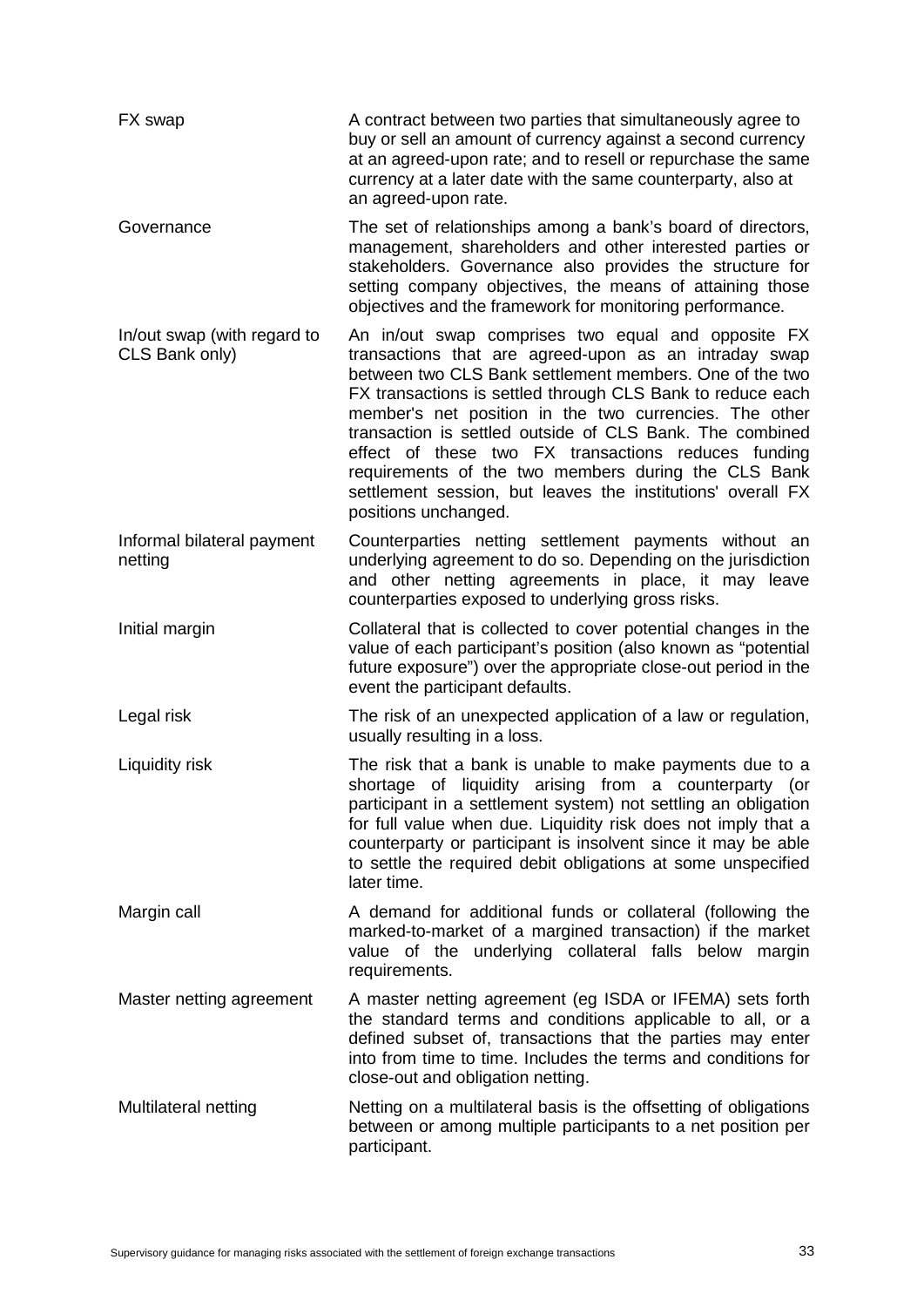| Non-deliverable forwards<br>(NDFs)         | outright forward or futures contract in<br>which<br>An<br>counterparties settle the difference between the contracted<br>NDF price or rate and the prevailing spot price or rate on an<br>agreed notional amount.                                                                                                                                                                                                                                                                                                                                                                                                                                                                                               |
|--------------------------------------------|-----------------------------------------------------------------------------------------------------------------------------------------------------------------------------------------------------------------------------------------------------------------------------------------------------------------------------------------------------------------------------------------------------------------------------------------------------------------------------------------------------------------------------------------------------------------------------------------------------------------------------------------------------------------------------------------------------------------|
| Nostro account                             | A foreign currency-denominated account (usually at a foreign<br>bank) where a domestic bank keeps reserves to maintain its<br>balance in that currency and to make and receive payments.                                                                                                                                                                                                                                                                                                                                                                                                                                                                                                                        |
| On-us settlement                           | On-us settlement occurs when both legs of an FX<br>transaction are settled across the books of a single<br>institution.<br>The<br>institution provides accounts<br>both<br>to<br>counterparties to an FX transaction in both currencies. The<br>account provider debits one of its customer's accounts and<br>credits the other, while making opposite debits and credits to<br>its own account.                                                                                                                                                                                                                                                                                                                |
| Operational risk                           | The risk of loss resulting from inadequate or failed internal<br>processes, people and systems, or from external events.<br>This definition includes legal risk and excludes strategic and<br>reputational risk.                                                                                                                                                                                                                                                                                                                                                                                                                                                                                                |
| Option contract                            | A contract that gives the option purchaser the right, but not<br>the obligation, to buy or sell an underlying asset or currency<br>by (or on) a specific date for a specific price. The purchaser<br>pays a premium for this right.                                                                                                                                                                                                                                                                                                                                                                                                                                                                             |
| Potential future exposure                  | The most common measure of forward-looking exposure. It<br>is the maximum expected exposure over a specified interval<br>of time calculated at some level of confidence. Potential<br>the additional<br>future<br>exposure is<br>exposure<br>that a<br>counterparty might potentially assume during the life of a<br>contract, or set of contracts, beyond the current replacement<br>cost. It is calculated by evaluating existing trades executed<br>against possible market prices in the future. Both initial<br>margin and variation margin mitigate this future exposure.<br>Variation margin mitigates actual price volatility so that the<br>price protection provided by initial margin is maintained. |
| Prime brokerage                            | A service that enables a bank's customer to conduct<br>transactions in the name of the bank (the prime broker). The<br>prime broker sets up an arrangement that permits the<br>customer to trade directly with dealers in the name of the<br>prime broker. These dealers recognise the prime broker (not<br>the customer) as the counterparty in these trades.                                                                                                                                                                                                                                                                                                                                                  |
| Principal risk                             | The risk of outright loss of the full value of a transaction<br>resulting from the counterparty's failure to settle. This can<br>arise from paying away the currency being sold, but failing to<br>receive the currency being bought. (Also referred to as<br>"Herstatt risk").                                                                                                                                                                                                                                                                                                                                                                                                                                 |
| Payment-versus-payment<br>(PVP) settlement | A settlement mechanism that ensures the final transfer of a<br>payment in one currency if, and only if, a final transfer of a<br>payment in another currency occurs.                                                                                                                                                                                                                                                                                                                                                                                                                                                                                                                                            |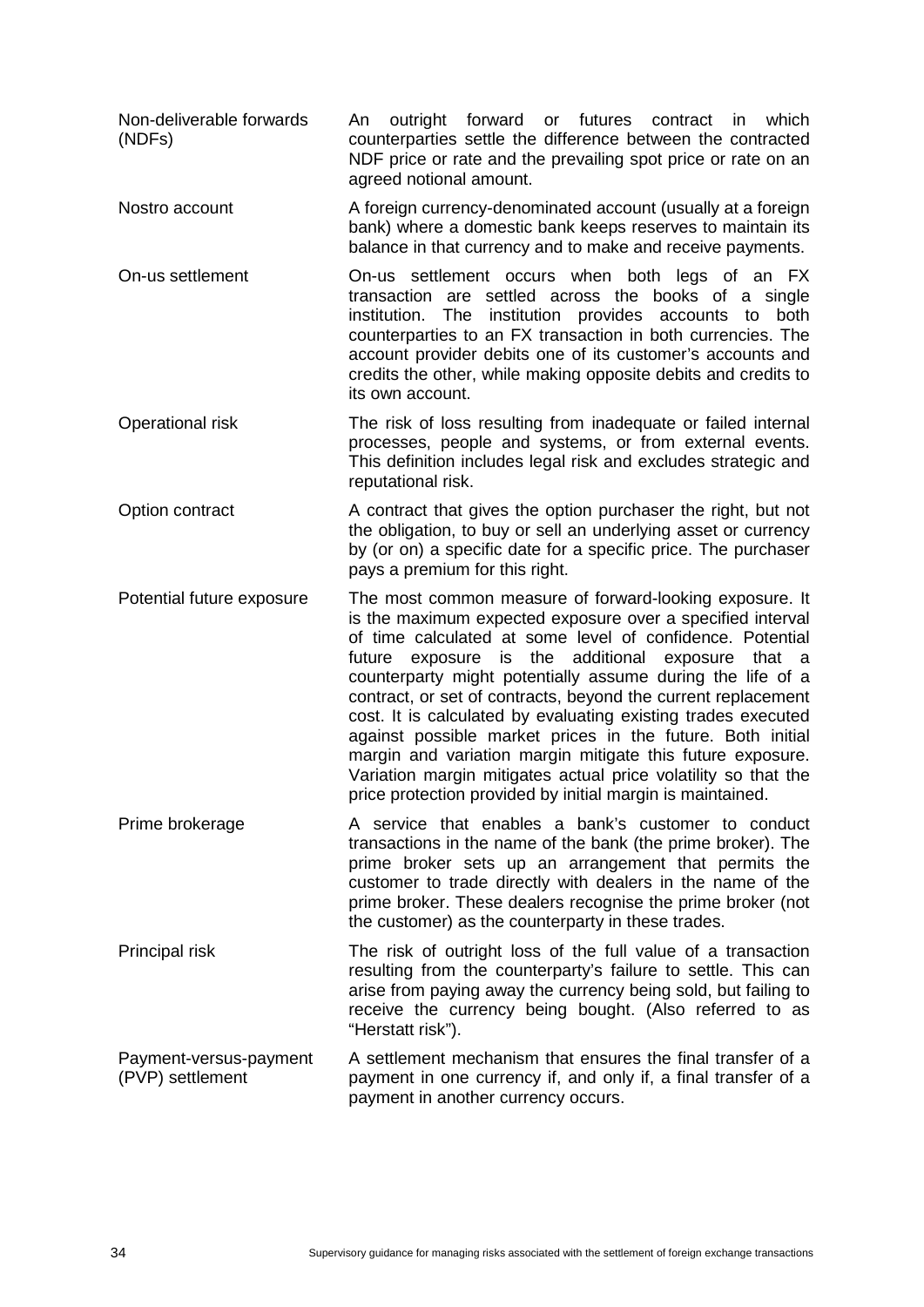| Principal risk duration                     | The length of time that a bank might be exposed to principal<br>risk from an FX transaction. This length of time extends from<br>the unilateral payment cancellation deadline to the time a<br>bank receives, with finality, the purchased currency. (There<br>may also be additional time needed for a bank to confirm<br>receipt of the expected settlement payment and to reconcile<br>the settlement payment against its outstanding transactions.)<br>Depending on the internal practices, procedures or any legal<br>agreements of a bank and its correspondent bank, the<br>duration of a bank's principal risk may begin as soon as the<br>bank submits its payment order for a sold currency. |
|---------------------------------------------|--------------------------------------------------------------------------------------------------------------------------------------------------------------------------------------------------------------------------------------------------------------------------------------------------------------------------------------------------------------------------------------------------------------------------------------------------------------------------------------------------------------------------------------------------------------------------------------------------------------------------------------------------------------------------------------------------------|
| Real-time gross settlement<br>(RTGS)        | The continuous (real-time) settlement of funds or securities<br>on an order-by-order basis (without netting).                                                                                                                                                                                                                                                                                                                                                                                                                                                                                                                                                                                          |
| Replacement cost risk                       | The risk of loss due to unsettled transactions with a<br>counterparty. The resulting exposure is the cost of replacing<br>the original transaction at current market prices.                                                                                                                                                                                                                                                                                                                                                                                                                                                                                                                           |
| <b>Risk appetite</b>                        | A high-level determination of how much risk a bank is willing<br>to accept considering risk/return attributes. Risk appetite is a<br>forward-looking view of risk acceptance.                                                                                                                                                                                                                                                                                                                                                                                                                                                                                                                          |
| <b>Risk tolerance</b>                       | The formal designation of the level of risk the bank is willing<br>to accept in pursuit of business objectives. The board of<br>directors sets the bank's risk tolerance and risk capital.                                                                                                                                                                                                                                                                                                                                                                                                                                                                                                             |
| Settlement finality                         | The irrevocable and unconditional transfer of an asset or<br>financial instrument, or the discharge of an obligation by the<br>FMI or its participants in accordance with the terms of the<br>underlying contract. Final settlement is a legally defined<br>moment.                                                                                                                                                                                                                                                                                                                                                                                                                                    |
| Spot FX                                     | A spot FX transaction is the purchase of one currency for<br>another, with immediate delivery according to local market<br>convention (usually two business days) at an agreed-upon<br>price on trade date.                                                                                                                                                                                                                                                                                                                                                                                                                                                                                            |
| Straight-through processing<br>(STP)        | Automated processing that allows data to be entered into<br>technical systems once and is then used for all subsequent<br>processing of transactions.                                                                                                                                                                                                                                                                                                                                                                                                                                                                                                                                                  |
| <b>Stress testing</b>                       | The estimation of credit and liquidity exposures that would<br>result from extreme price and implied volatility scenarios.                                                                                                                                                                                                                                                                                                                                                                                                                                                                                                                                                                             |
| Unilateral payment<br>cancellation deadline | The point in time after which a bank is no longer guaranteed<br>that it can recall, rescind or cancel (with certainty) a<br>previously submitted payment instruction. This deadline<br>varies depending on the currency pair being settled,<br>correspondent payment system practices, and operational,<br>service and legal arrangements.                                                                                                                                                                                                                                                                                                                                                             |
| Variation margin                            | Variation margin is an amount of collateral posted to cover<br>exposures resulting from actual changes in market prices.<br>(Also known as "mark-to-market margin").                                                                                                                                                                                                                                                                                                                                                                                                                                                                                                                                   |